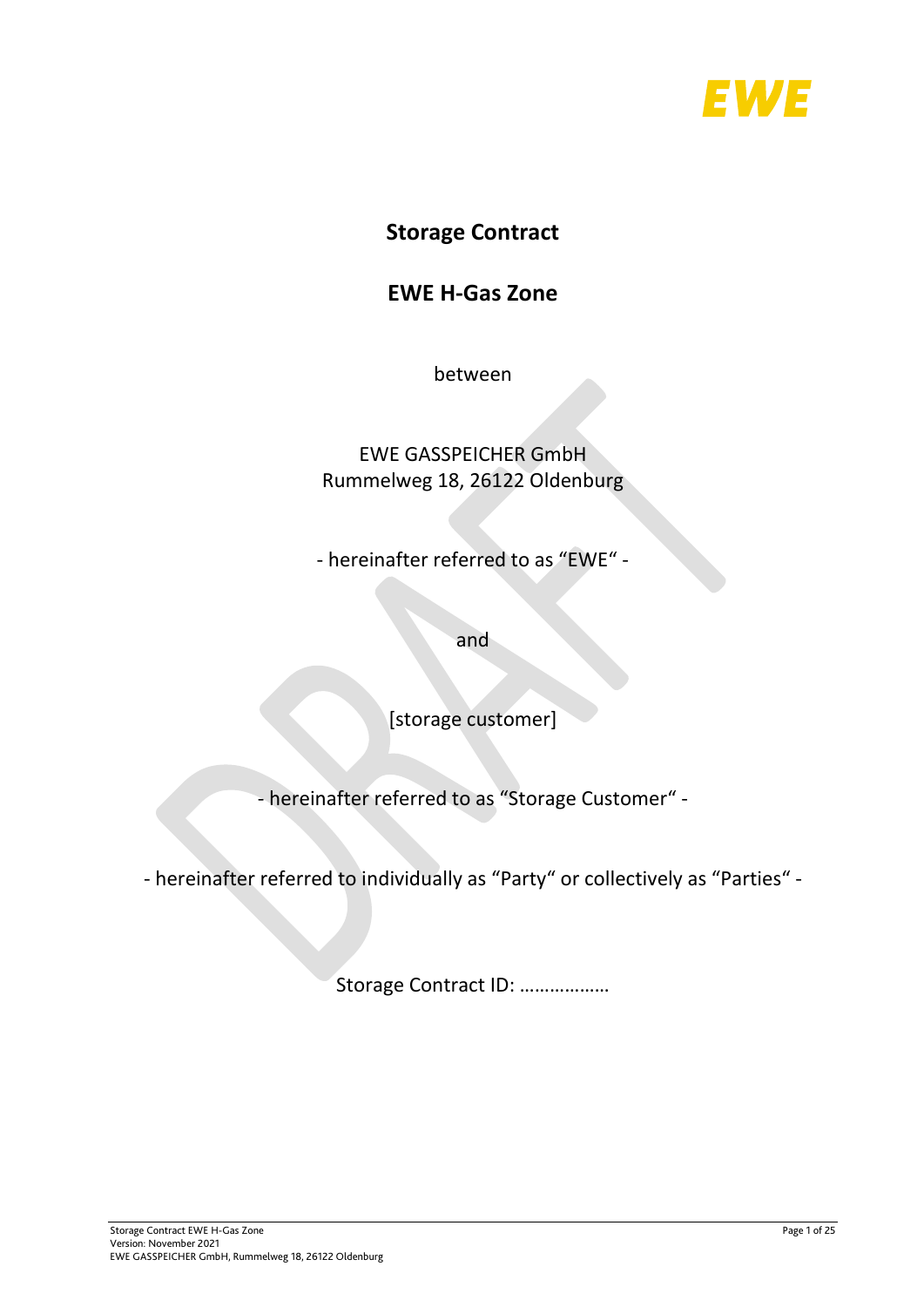

## **Contents**

| 1.  |                                        |                                                                     |  |
|-----|----------------------------------------|---------------------------------------------------------------------|--|
| 2.  |                                        |                                                                     |  |
|     | 2.1<br>2.2<br>2.3<br>2.4<br>2.5<br>2.6 |                                                                     |  |
| 3.  |                                        |                                                                     |  |
| 4.  |                                        |                                                                     |  |
|     |                                        |                                                                     |  |
| 5.  |                                        |                                                                     |  |
| 6.  |                                        |                                                                     |  |
|     |                                        |                                                                     |  |
| 7.  |                                        |                                                                     |  |
| 8.  |                                        |                                                                     |  |
|     |                                        |                                                                     |  |
| 9.  |                                        |                                                                     |  |
| 10. |                                        |                                                                     |  |
| 11. |                                        |                                                                     |  |
|     |                                        | 11.4. Hazards for persons and/or technical systems and equipment 17 |  |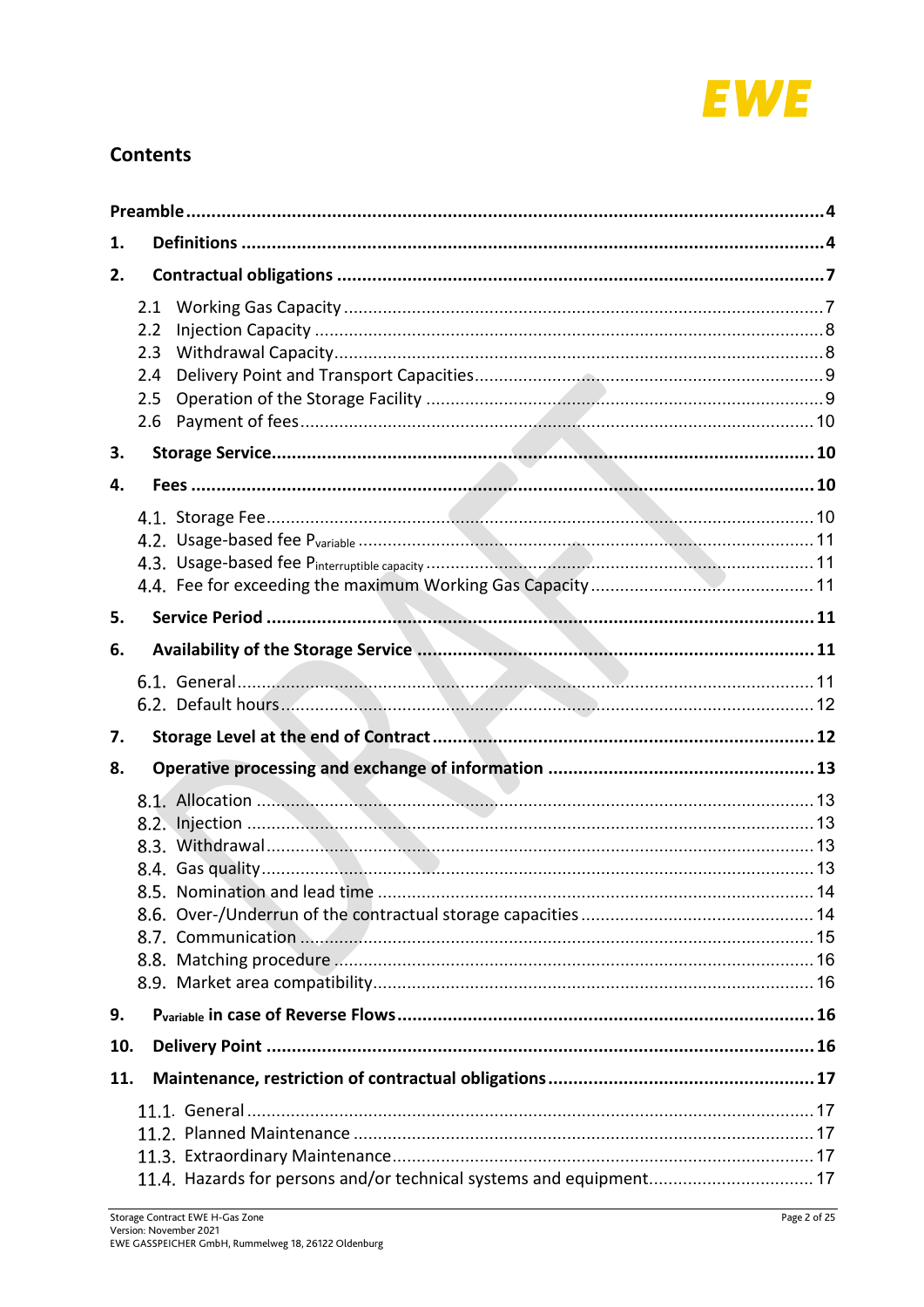

| 12. |  |
|-----|--|
|     |  |
|     |  |
|     |  |
|     |  |
| 13. |  |
| 14. |  |
| 15. |  |
| 16. |  |
| 17. |  |
| 18. |  |
| 19. |  |
| 20. |  |
| 21. |  |
| 22. |  |
| 23. |  |
| 24. |  |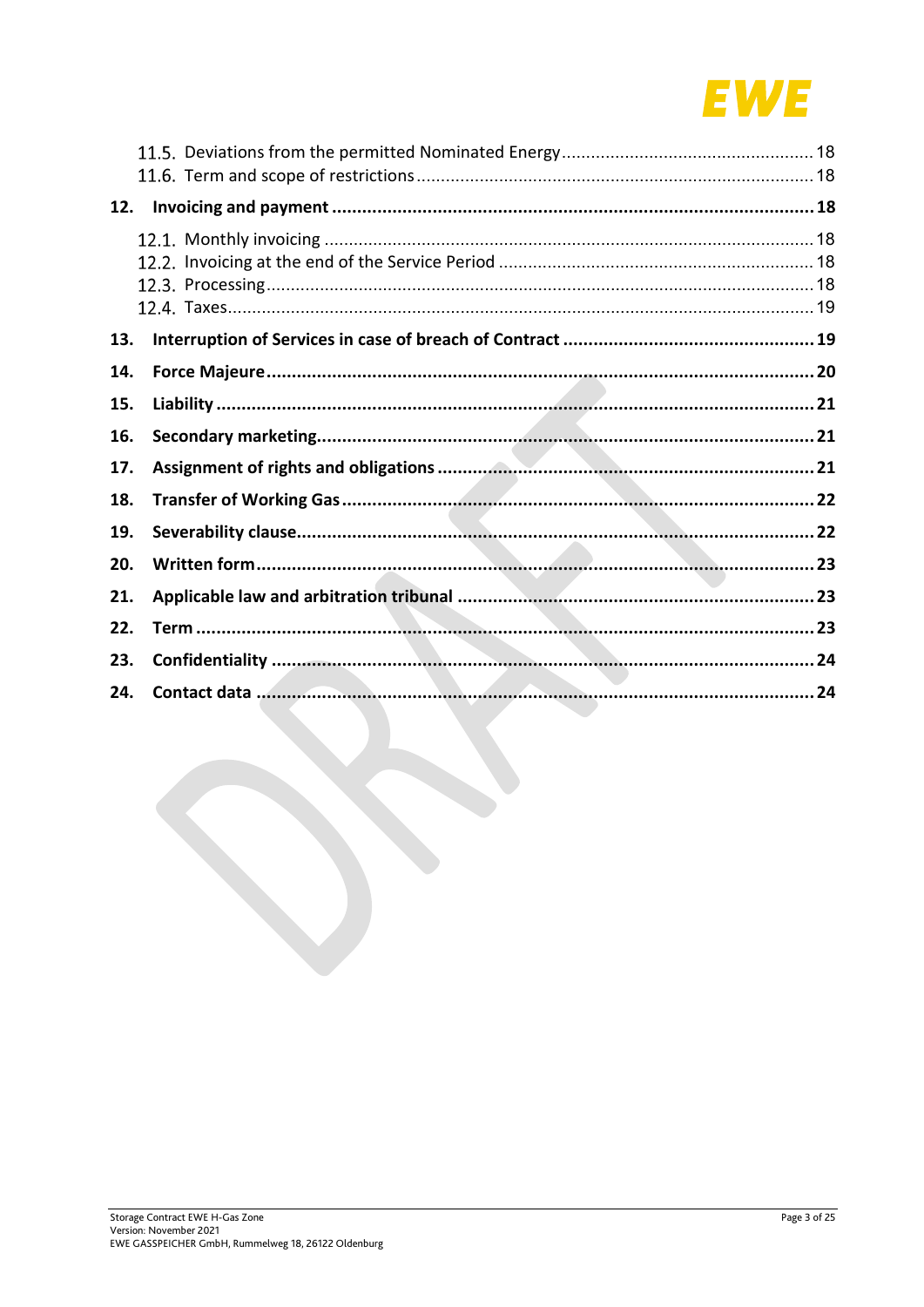

## <span id="page-3-0"></span>**Preamble**

The *Storage Customer* is interested in using H-Gas storage capacities in the EWE H-Gas Zone in the time 1 April YYYY to 1 April YYYY+1. EWE makes these storage capacities available in the form of working gas capacity, injection capacity and withdrawal capacity.

Therefore the *Parties* enter into and conclude the following *Contract*:

## <span id="page-3-1"></span>**1. Definitions**

### **Allocated Energy**

means the *Allocated Injection Energy, or the Allocated Withdrawal Energy,* allocated to the *Storage Customer*, which each is allocated in full hours under the allocation agreement with the responsible transmission system operator and shown in the unit kWh.

### **Allocated Injection Energy**

means *Injection-Gas* that EWE receives under the allocation agreement with the responsible transmission system operator from the *Storage Customer* at the *Delivery Point* at the end of each full *Hour* and injects into the storage facility.

### **Allocated Withdrawal Energy**

means *Withdrawal Gas* that EWE withdraws from the storage facility and delivers to the *Storage Customer* in accordance with the allocation agreement with the responsible transmission system operator at the *Delivery Point* at the end of each full *Hour*.

### **Associated Company**

means any company meeting the definition under Sections 15 et seq. of the German Stock Corporation Act.

### **AvailabilityServicePeriod**

*AvailabilityServicePeriod* is expressed in percentage and is calculated as follows: *AvailabilityServicePeriod* = (*Maximum Available HoursServicePeriod* – *Default hours*) \* 100/*Maximum Available HoursServicePeriod*

### **Contract**

means the present storage contract concluded between the *Storage Customer* and EWE.

### **Default hour**

means an *Hour* at which EWE instructs the *Storage Customer* to change *Nominated Energy* as referred to in No. [6.2\\*](#page-11-0) to the amount of *Injection Capacity* and/ or *Withdrawal Capacity* predetermined by EWE.

\* all Nos. referred to in the present *Contract* are Nos. of the present *Contract*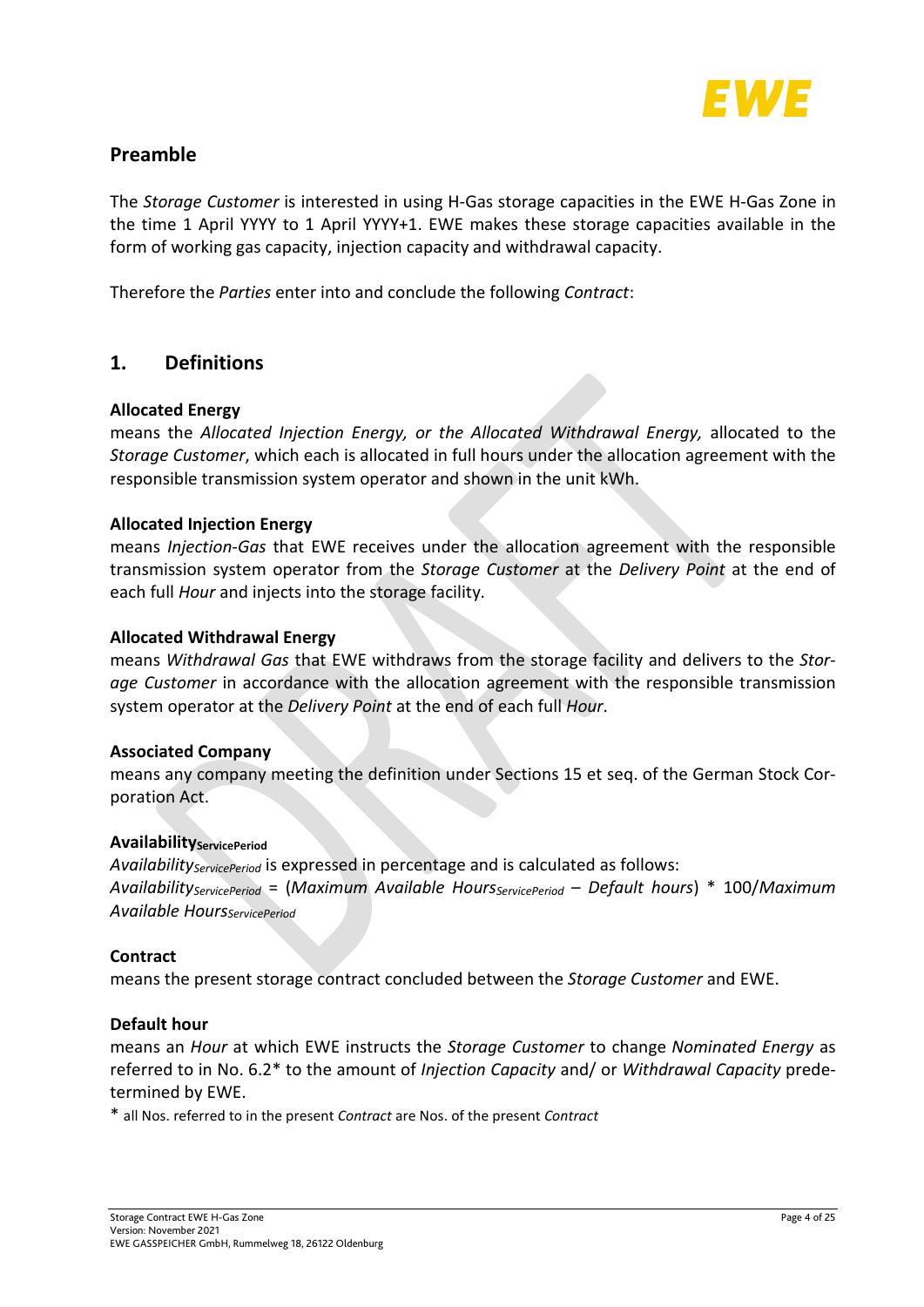

### **Delivery Point**

means the point specified in No. [10](#page-15-3) at which EWE provides the *Storage Service* to the *Storage Customer*.

### **Edig@s**

means a standard format for communication between dispatching centres based on EDIFACT for transmitting and receiving data and messages regarding gas deliveries.

### **Extraordinary Maintenance**

means maintenance measured under No. [11.3](#page-16-3) that may have an impact on the *Storage Service*  to be provided to the *Storage Customer*.

### **Force Majeure**

means the equivalent of *Force Majeure* as described in No. [14.](#page-19-0)

### **Gas Day**

means the period of time (or reference to a period of time) starting at 06:00 h *Local Time* on any given calendar day and ending at 06:00 h *Local Time* of the following calendar day, whereas the date of a *Gas Day* corresponds with the date on which it begins; e.g. the *Gas Day* 1 April commences 1 April at 06:00 h *Local Time* and ends 2 April at 06:00 h *Local Time*.

### **Hour (h)**

means every 60-minute-period, starting e.g. at 06:00 h *Local Time* on any *given Gas Day* and ending at 07:00 h *Local Time* of the same *Gas Day,* or any equivalent 60-minute-period that commences at the beginning of a different *Hour* of that *Gas Day*.

### **Injection Capacity**

corresponds with the agreed injection capacity under No. [3.](#page-9-1)

### **Injection Gas**

means natural gas that the *Storage Customer* provides to EWE at the *Delivery Point* for injection into the storage facility.

### **Local Time (LET; Local European Time)**

is defined as LET (Local European Time) and comprises summertime. The *Local Time* corresponds with UTC  $+1$  outside summertime and UTC  $+2$  during summertime. For clarification: summertime commences at UTC 01:00 h on the last Sunday in March and ends at 01:00 h UTC on the last Sunday in October; UTC is the Coordinated Universal Time [ISO 8601: 1988 (E)].

### **Maximum Available Hours** Service Period

is the amount of *Hours* in the *Service Period* minus the *Hours* during which the *Storage Service* is not available as a result of *Planned Maintenance* and *Extraordinary Maintenance* (Nos. [11.2](#page-16-2) and [11.3\)](#page-16-3) and/ or *Force Majeure* (No. [14\)](#page-19-0).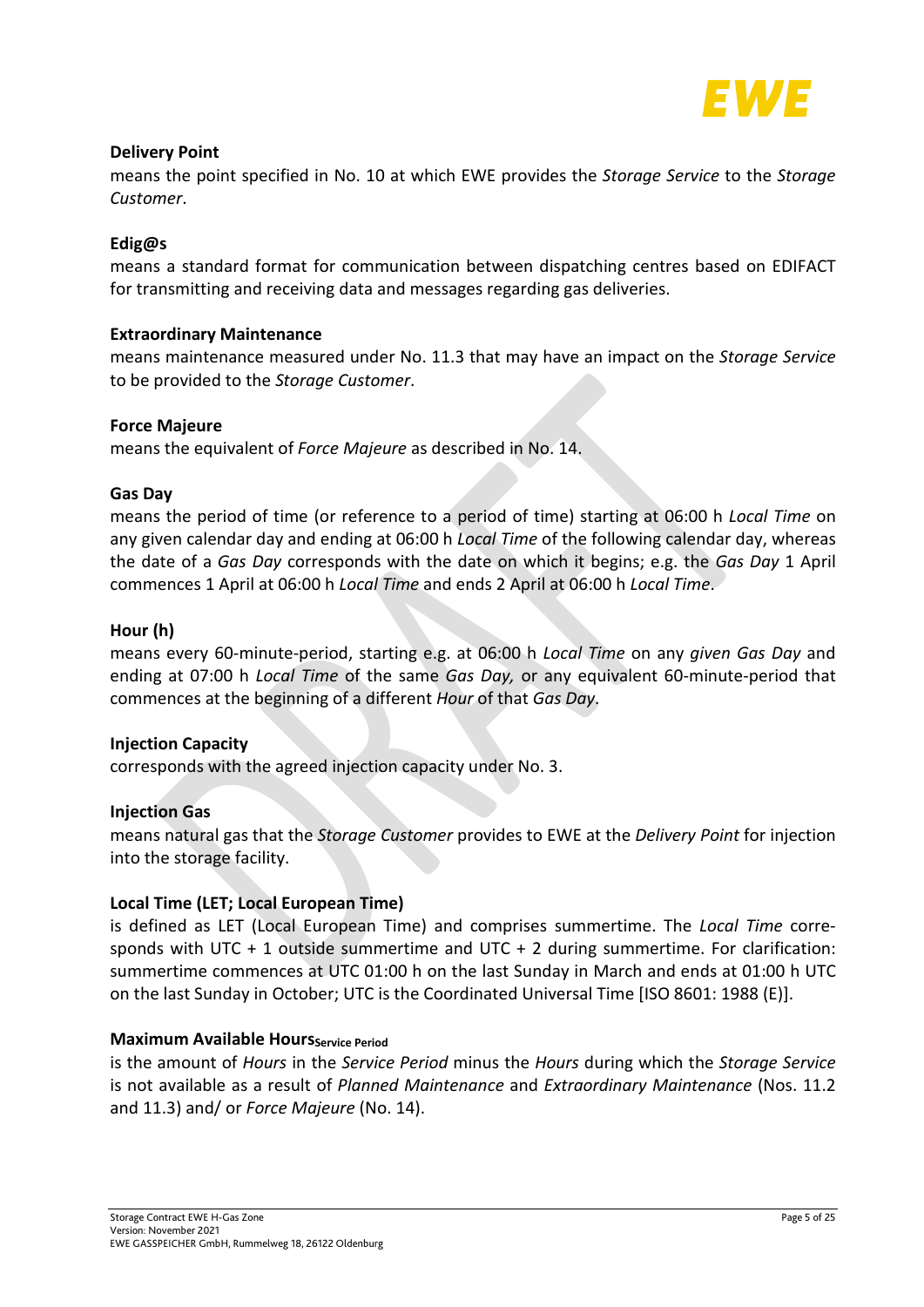

### **Month**

means the period of time starting at 06:00 h *Local Time* on the first day of a calendar month and ending at 06:00 h *Local Time* on the first day of the following calendar month.

### **MWh (megawatt hour)**

is a unit of work and thus an energy unit. One *MWh* equals 3,600 MJ. One *MWh* equals 1,000 kWh.

### **Nominated Energy**

means the *Nominated Injection Energy* or *Nominated Withdrawal Energy* (kWh) applicable in the respective *hour*.

### **Nominated Injection Energy**

means *Injection Gas* that the *Storage Customer* provides for injection into the storage facility (kWh) for future *Hours* at the *Delivery Point*.

### **Nominated Withdrawal Energy**

means *Withdrawal Gas* that the *Storage Customer* requests from EWE (kWh) for future *Hours* at the *Delivery Point*.

### **Pinterruptible capacity**

means the fee in Euros (EUR) which is payable by the *Storage Customer* for the usage of interruptible capacity (*Injection Capacityinterruptible* respectively *Withdrawal Capacityinterruptible*) according to No. [4.3.](#page-10-1)

### **Planned Maintenance**

means maintenance measured under No. [11.2](#page-16-2) that may have an impact on the *Storage Service*  to be provided to the *Storage Customer*.

### **Pvariable**

means the fee in Euros (EUR) for *Allocated Energy* which is payable by the *Storage Customer*  under No. [4.2,](#page-10-0) taking into consideration *Reverse Flows* according to No. [9.](#page-15-2)

### **Reasonable and prudent operator**

means a *Party* that performs its contractual duties to such a degree of diligence, proficiency, prudence and foresight, as reasonable and usually exercised by experienced operators in the same field of business under equal or similar circumstances and conditions and in accordance with proven practices.

### **Reverse Flow**

occurs if different storage customers nominate both withdrawal and injection at the same *Delivery Point* at the same *Hour.* 

### **Service Period**

means the period of time from *Gas Day* 1 April YYYY to the end of *Gas Day* 31 March YYYY+1.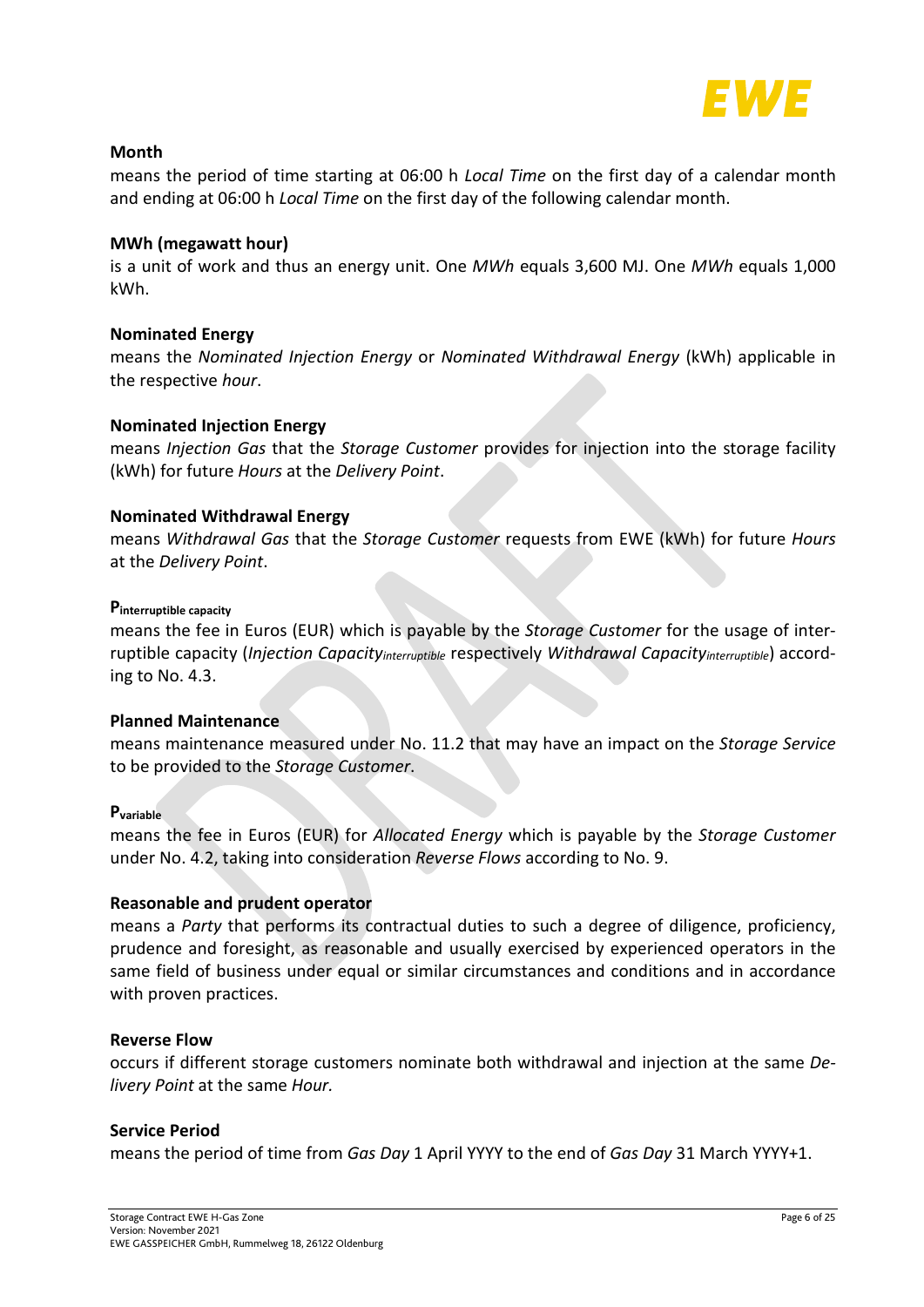

### **Settlement price**

means, for the purpose of the *Contract,* the gas price in EUR/ *MWh* as published by "ICIS" in the publication "European SpotGas Markets" and is calculated as arithmetical average of "bid" and "offer" and rounded to three decimal places.

If above-mentioned gas price is no longer published it shall be replaced by a HUB gas price in North-western Europe that is rated as equivalent. If the gas price is no longer published in the above-stated publication but in a different publication the latter shall replace the "European Spot Gas Markets".

### **Storage Fee**

means the fee in Euros (EUR) under No. [4.1](#page-9-3) which is payable by the *Storage Customer* to EWE for holding capacity available during the *Service Period*.

### **Storage Level**

is the *Storage Level* as at the Starting Date under No. [3](#page-9-1) plus the *Allocated Energy* in *MWh* calculated continuously on an hourly basis during the *Service Period*. The *Storage Level* is documented by EWE and disclosed to the *Storage Customer* once per week and on request.

### **Storage Service**

means the contractual service that EWE performs for the *Storage Customer* under the present *Contract*.

### **Withdrawal Capacity**

corresponds with the agreed withdrawal capacity under No. [3.](#page-9-1)

### **Withdrawal Gas**

means *Working Gas* that EWE makes available to the *Storage Customer* after withdrawal from the storage facility to the *Delivery Point*.

### **Working Gas**

means natural gas that is injected into the storage facility *(Injection Gas)* or that is withdrawn from the storage facility *(Withdrawal Gas*).

### **Working Gas Capacity**

corresponds with the agreed volume capacity (in *MWh*) for storable *Working Gas* as per No. [3.](#page-9-1)

## <span id="page-6-0"></span>**2. Contractual obligations**

### <span id="page-6-1"></span>**2.1 Working Gas Capacity**

### 2.1.1

During the *Service Period,* EWE stores natural gas for the *Storage Customer* in the range between zero and the maximum *Working Gas Capacity* according to No. [3](#page-9-1)*.*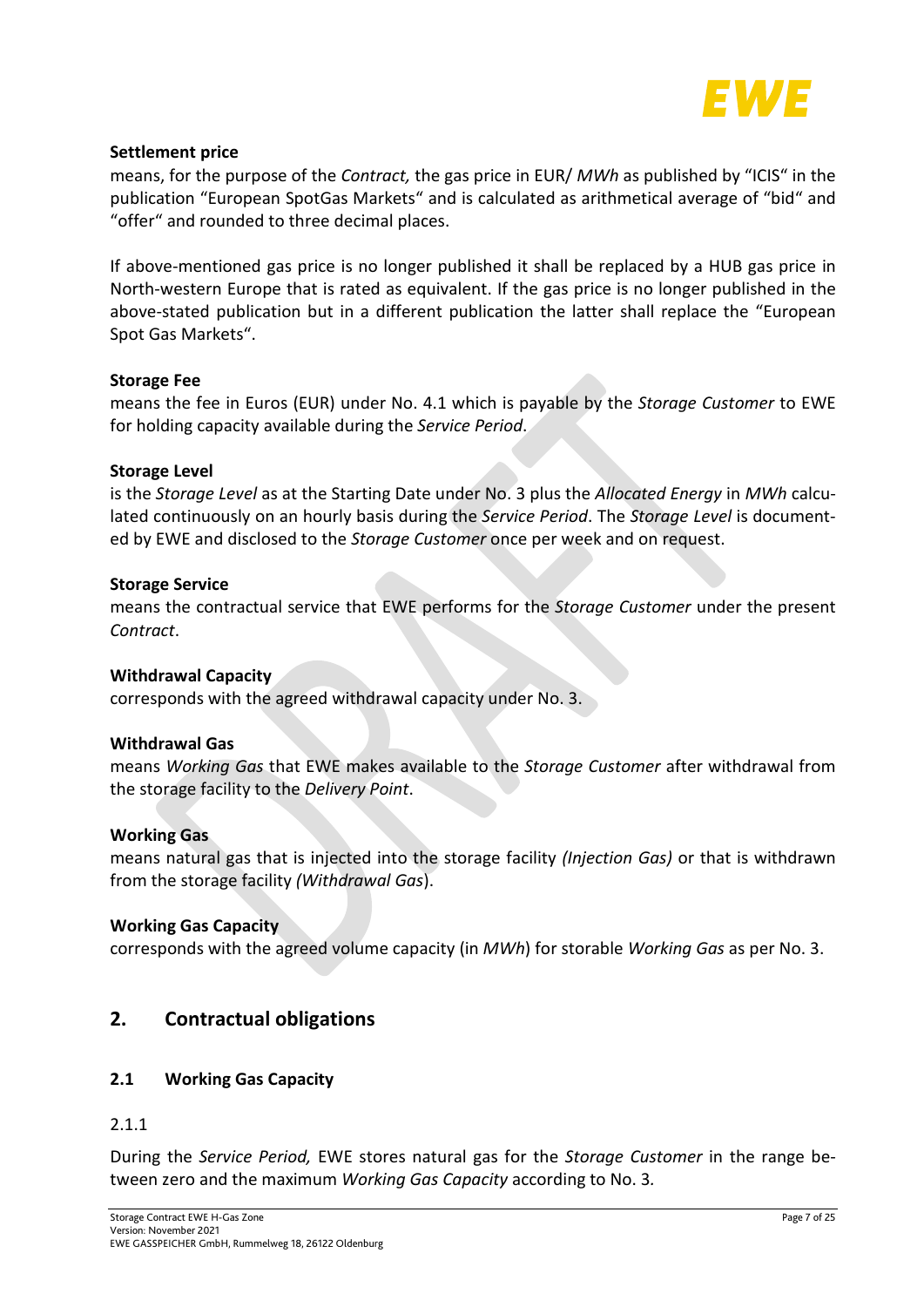

## 2.1.2

The *Storage Customer* is obliged to monitor the *Storage Level* in order to prevent overrun of the maximum *Working Gas capacity* or underrun (= negative *Storage Level*).

## <span id="page-7-0"></span>**2.2 Injection Capacity**

## 2.2.1

The *Storage Customer* is obliged to make *Injection Gas* nominated previously by the *Storage Customer* available as *Nominated Injection Energy* at the *Delivery Point* on an hourly basis.

## 2.2.2

During the *Service Period*, EWE will inject the *Injection Gas* provided as *Nominated Injection Energy* and confirmed by EWE at the *Delivery Point* and inject it into the storage.

## <span id="page-7-2"></span>2.2.3

The *Injection Capacity* is composed of a firm portion (*Injection Capacityfirm*) and an interruptible portion (*Injection Capacityinterruptible*). In addition to the *Injection Capacityfirm* the *Storage Customer* has the right to nominate *Injection Capacityinterruptible*. The *Nominated Injection Energy* must not exceed the sum of the *Injection Capacityfirm* and *Injection Capacityinterruptible* according to No. [3.](#page-9-1)

EWE is entitled to reduce the *Injection Capacityinterruptible*.

Provided that *Injection Capacityinterruptible* was used by the *Storage Customer* the rules under No. [4.3](#page-10-1) apply.

## 2.2.4

No injection characteristics curve shall apply.

## <span id="page-7-1"></span>**2.3 Withdrawal Capacity**

## 2.3.1

EWE will provide the *Withdrawal Gas* requested as *Nominated Withdrawal Energy* to the *Storage Customer* at the *Delivery Point* during the *Service Period*.

## 2.3.2

The *Storage Customer* is obliged to accept the *Withdrawal Gas* provided by EWE that the *Storage Customer* previously nominated as *Nominated Withdrawal Energy* at the *Delivery Point* on an hourly basis.

## <span id="page-7-3"></span>2.3.3

The *Withdrawal Capacity* is composed of a firm portion (*Withdrawal Capacityfirm*) and an interruptible portion (*Withdrawal Capacityinterruptible*). In addition to the *Withdrawal Capacityfirm* the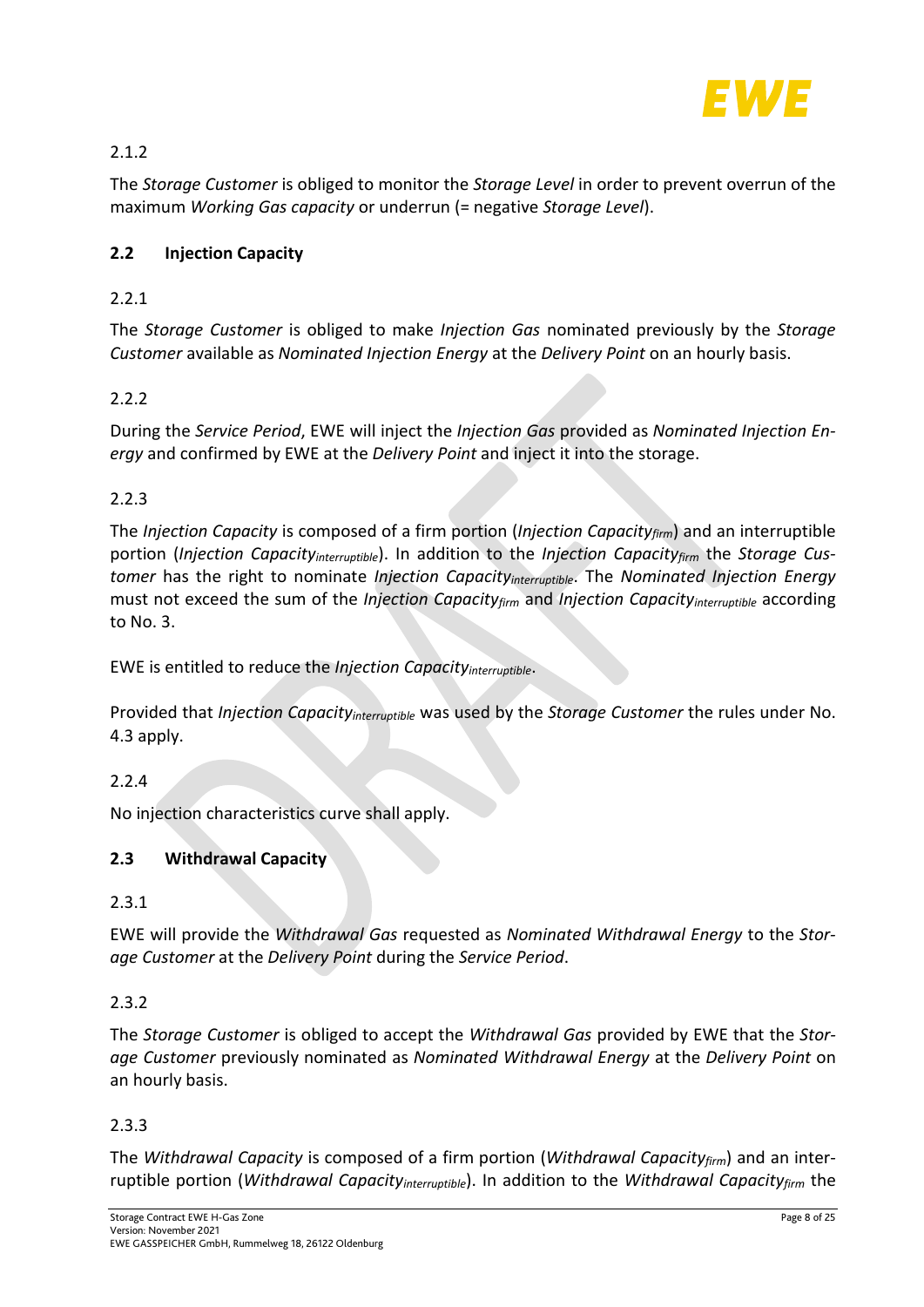

*Storage Customer* has the right to nominate *Withdrawal Capacityinterruptible*. The *Nominated Withdrawal Energy* must not exceed the sum of the *Withdrawal Capacityfirm* and *Withdrawal Capacityinterruptible* according to No. [3.](#page-9-1)

EWE is entitled to reduce the *Withdrawal Capacityinterruptible*.

Provided that *Withdrawal Capacityinterruptible* was used by the *Storage Customer* the rules under No[. 4.3](#page-10-1) apply.

## <span id="page-8-2"></span>2.3.4

The following withdrawal characteristics curve shall apply:



<span id="page-8-0"></span>From a *Storage Level* ≤ 25% the *Withdrawal Capacityfirm* is reduced to 57%.

## **2.4 Delivery Point and Transport Capacities**

The *Storage Customer* is responsible for booking the corresponding transport capacities with the corresponding transmission system operator at the *Delivery Point* in order to be able to use the *Storage Service*.

## <span id="page-8-1"></span>**2.5 Operation of the Storage Facility**

EWE operates the storage facility as a *Reasonable and prudent operator* under the *Contract* and in accordance with the operational requirements required by the adjacent transmission system operator. Operational processing (nomination procedure, lead times, data exchange, matching, etc.) is subject to No. [8.](#page-12-0)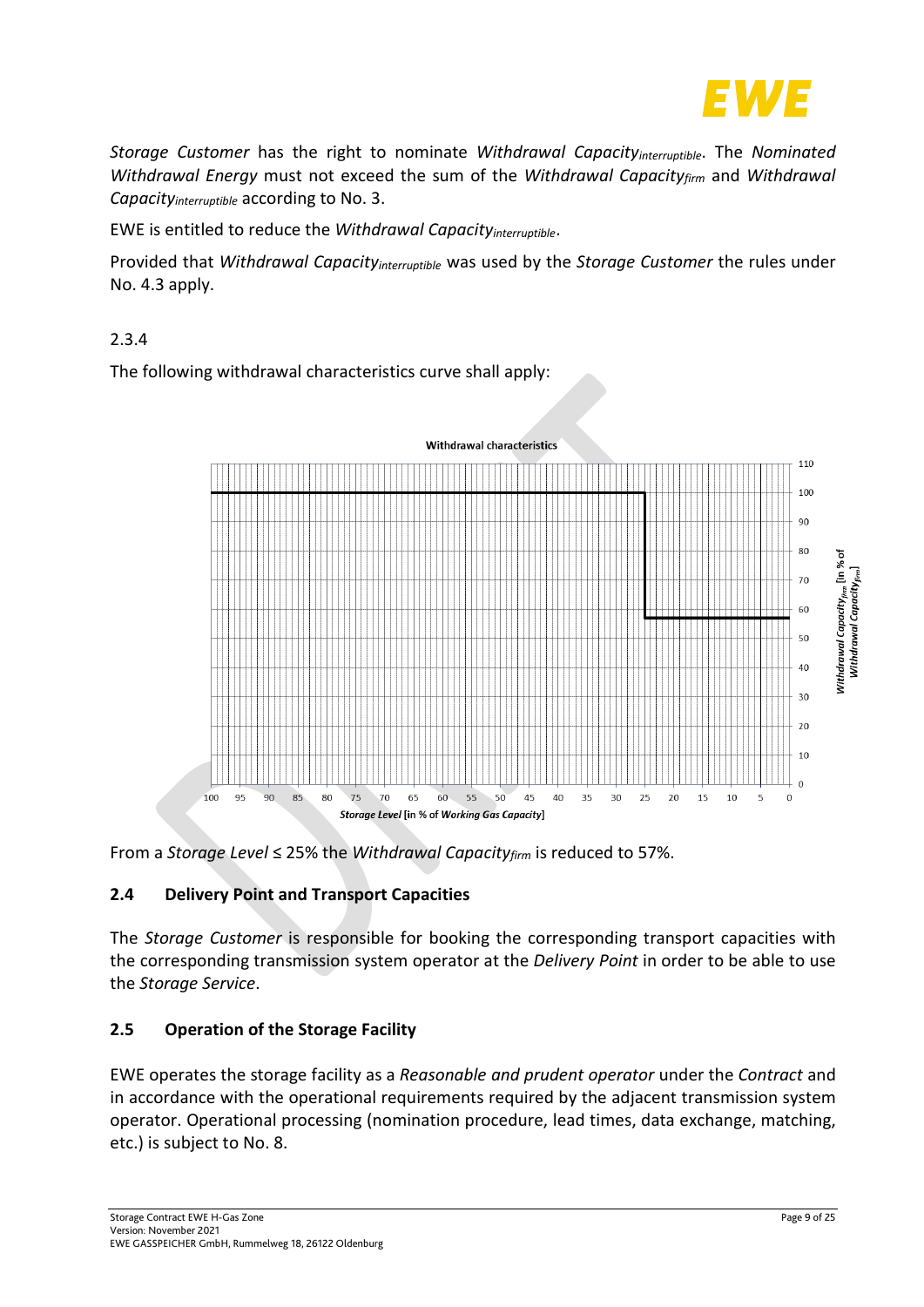

### <span id="page-9-0"></span>**2.6 Payment of fees**

The *Storage Customer* is obliged to pay fees and taxes pursuant to Nos. [4](#page-9-2) and [12.](#page-17-2)

## <span id="page-9-1"></span>**3. Storage Service**

EWE shall hold available the *Storage Service* specified herein-below with the agreed specifications and perform it as agreed. The scope and content of all and any rights and obligations result from the present *Contract*.

EWE provides the following *Storage Service* to the *Storage Customer*:

| <b>Storage parameters</b>                | [unit]  |                       |
|------------------------------------------|---------|-----------------------|
| <b>Working Gas Capacity</b>              | [MWh]   |                       |
| <b>Injection Capacityfirm</b>            | [MWh/h] |                       |
| <b>Injection Capacity</b> interruptible  | [MWh/h] |                       |
| <b>Withdrawal Capacityfirm</b>           | [MWh/h] |                       |
| and subject to No. 2.3.4                 |         |                       |
| <b>Withdrawal Capacity</b> interruptible | [MWh/h] |                       |
| Minimum Withdrawal/ Injection Capacity   | [MWh/h] |                       |
| Starting date                            |         | 01/04/YYYY, 06:00 h   |
| End date                                 |         | 01/04/YYYY+1, 06:00 h |
| Storage Level at the Starting Date       | [MWh]   |                       |
| Storage Level at the End Date            | [MWh]   |                       |
| <b>Delivery Point</b>                    |         | Zone UGS EWE H-Gas    |
|                                          |         | (37Z000000007514V)    |

## <span id="page-9-2"></span>**4. Fees**

In return for the *Storage Service,* the *Storage Customer* is obliged to pay the fees set forth herein-after.

#### <span id="page-9-3"></span> $4.1.$ **Storage Fee**

The *Storage Customer* shall pay to EWE a *Storage Fee* for holding available capacities, such fee arises irrespective of the usage of the *Storage Service*.

|             | <b>Storage Service</b> |
|-------------|------------------------|
| Storage Fee |                        |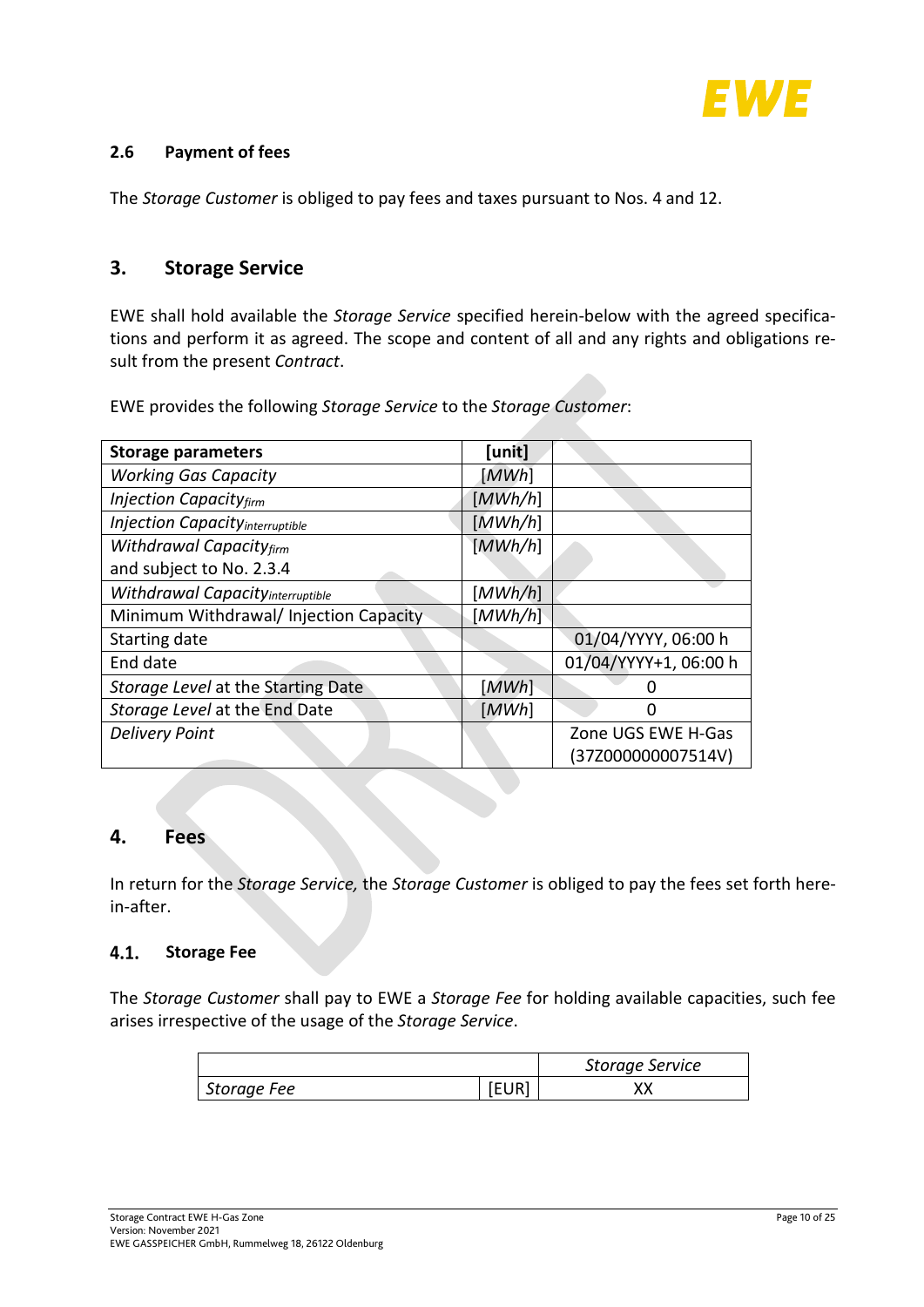

#### <span id="page-10-0"></span> $4.2.$ **Usage-based fee Pvariable**

*Pvariable* is calculated by multiplying XX EUR/ *MWh* with the *Allocated Injection Capacity*, taking into consideration *Reverse Flows* according to No. [9.](#page-15-2)

No *Pvariable* arises for *Allocated Withdrawal Energy*.

#### <span id="page-10-1"></span> $4.3.$ **Usage-based fee Pinterruptible capacity**

*Pinterruptible capacity* is calculated by multiplying XX EUR/ *MWh* with the allocated *Injection Capacityinterruptible* and allocated *Withdrawal Capacityinterruptible*.

The fee is charged only

- if the *Allocated Injection Energy* exceeds the booked *Injection Capacityfirm* and/ or
- if the *Allocated Withdrawal Energy* exceeds the booked *Withdrawal Capacityfirm*. The *Withdrawal Capacityfirm* is subject to the withdrawal characteristic curve under No. [2.3.4.](#page-8-2)

#### <span id="page-10-2"></span>4.4. **Fee for exceeding the maximum Working Gas Capacity**

In the case of exceeding the maximum *Working Gas Capacity* by the *Storage Customer* (cf. No. [8.6.1\)](#page-13-2) an additional fee of XX EUR/ *MWh*/ *Gas Day* will be charged for any *Storage Level* [*MWh*] above maximum *Working Gas Capacity*. The additional fee is calculated from the maximum hourly overrun of the maximum *Working Gas Capacity* per *Gas Day*.

## <span id="page-10-3"></span>**5. Service Period**

The *Storage Service* is available to the *Storage Customer* from 1 April YYYY, 06:00 h to 1 April YYYY+1, 06:00 h.

## <span id="page-10-4"></span>**6. Availability of the Storage Service**

#### <span id="page-10-5"></span>**General**  $6.1.$

*AvailabilityServicePeriod* is based on *Default hours*. It is calculated by EWE and notified to the *Storage Customer* at the end of the *Service Period* within eight (8) working days beginning with the end of the *Service Period*.

In the event that *Availability<sub>ServicePeriod* is below 98 % the *Storage Fee* is reduced by a percentage.</sub>

The applicable percentage rate is calculated as follows:

Percentage of the reduction = 98 % - *Availability<sub>Service Period* [%]</sub>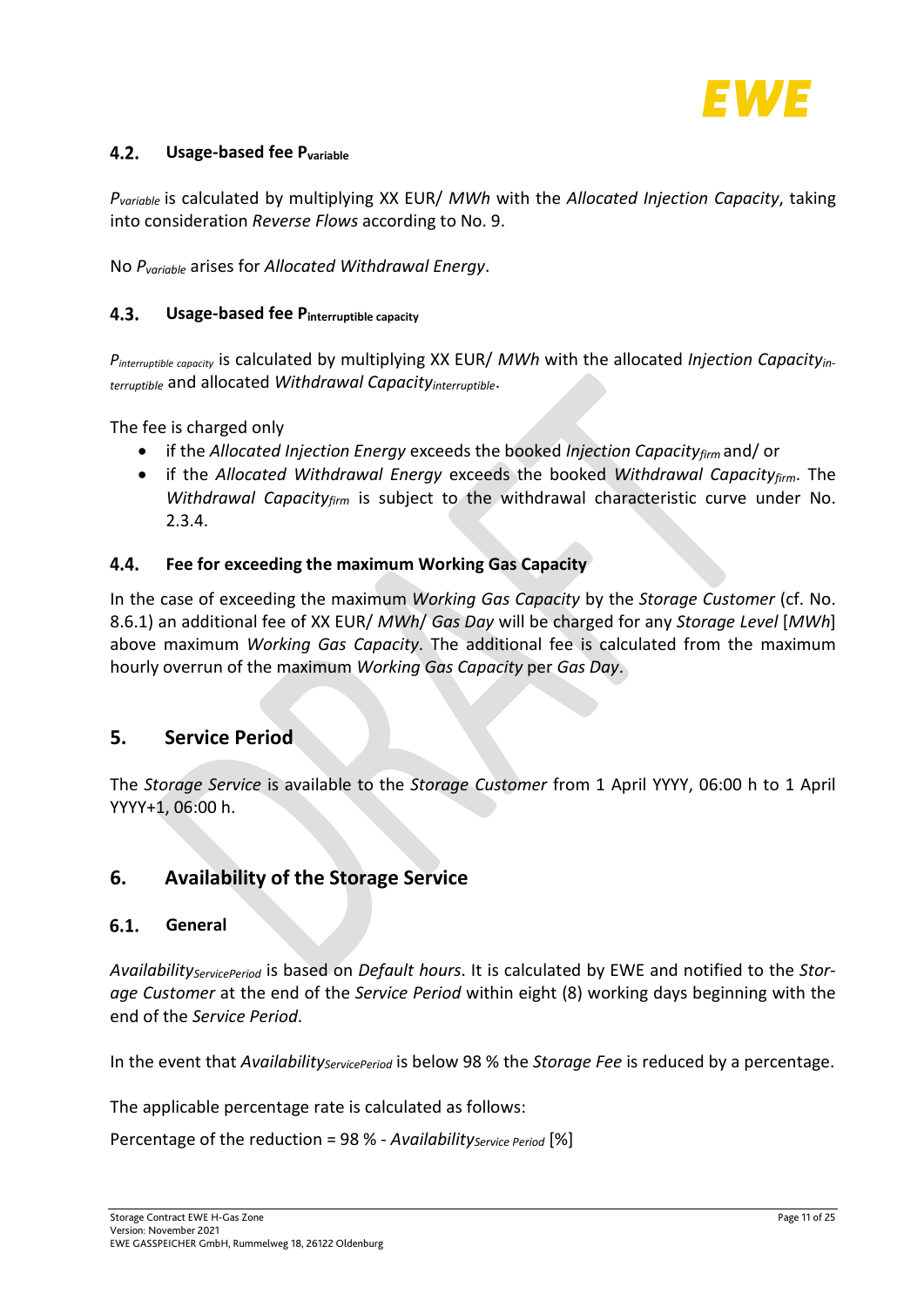

If *Availability<sub>ServicePeriod* is lower than 98 % and thus results in a reduction of the *Storage Fee*,</sub> EWE shall refund the *Storage Customer* for this amount at the end of the *Service Period*.

Example:

In the case of an actual *Availability<sub>ServicePeriod* of 95.5 %, the *Storage Fee* is reduced by 2.5 %.</sub>

#### <span id="page-11-0"></span> $6.2.$ **Default hours**

A *Default hour* means an *Hour* at which EWE instructs the *Storage Customer* to change *Nominated Energy* to the amount of *Injection Capacity* and/ or *Withdrawal Capacity* predetermined by EWE.

*Default hours* do not mean instructions to renominate, interruptions of and reductions on the *Storage Service* as a result of:

- off-spec gas to be injected (No[. 8.4.2\)](#page-12-5), and/ or
- a breach of contractual obligations on the part of the *Storage Customer* (Nos. [8.6,](#page-13-1) [13\)](#page-18-1), and/ or
- *Injection Capacityinterruptible* (No. [2.2.3\)](#page-7-2), and/ or
- *Withdrawal Capacityinterruptible* (No. [2.3.3\)](#page-7-3) and/ or
- *Nominated Withdrawal Energy* above the withdrawal characteristic curve (No. [2.3.4\)](#page-8-2), and/ or
- measures of the adjacent transmission system operator, and/ or
- mismatch between EWE and the adjacent transmission system operator, unless caused by EWE, and/ or
- *Maintenance* (Nos. [11.2](#page-16-2) and [11.3\)](#page-16-3), and/ or
- *Force Majeure* (No[. 14\)](#page-19-0).

## <span id="page-11-1"></span>**7. Storage Level at the end of Contract**

The *Storage Level* shall be 0 (zero) *MWh* by no later than the end date of the *Service Period*.

If the *Storage Customer* fails to bring the *Storage Level* to 0 (zero) *MWh* by the end of the final *Gas Day* in the *Service Period,* the ownership of the remaining *Working Gas* shall pass to EWE. EWE shall refund the monetary value of the remaining *Working Gas* (*Storage Level*) as follows:

If *Availability<sub>ServicePeriod* is larger than or equals 98 %:</sub>

the monetary value of the remaining *Working Gas* = *Storage Level* \* *Settlement Price* \* 75 %

The following Settlement index, Reference period and Settlement period apply to the calculation of the *Settlement Price*: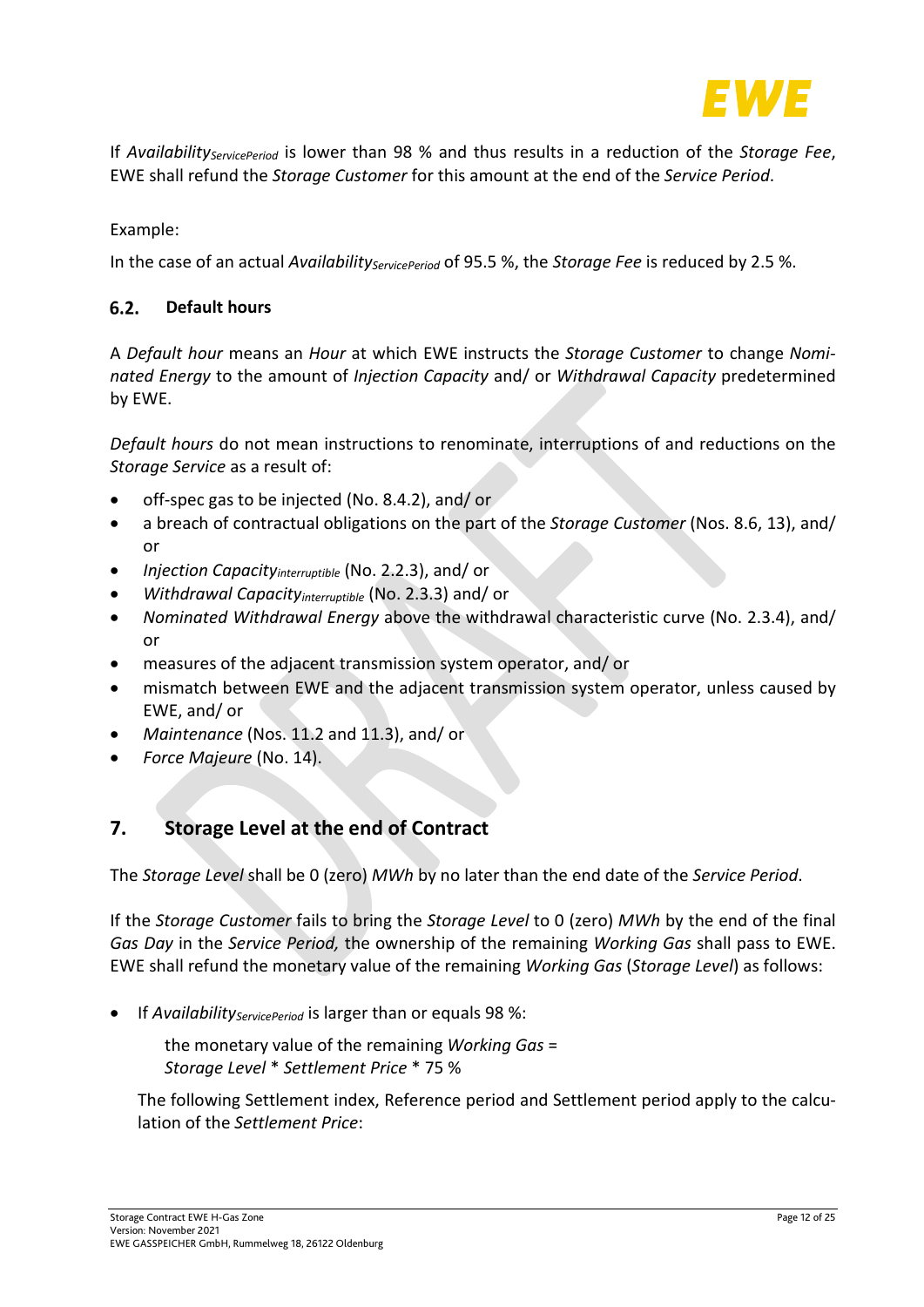

| <b>Settlement index</b>  | Reference period | Settlement period                                                                                                                                                    |
|--------------------------|------------------|----------------------------------------------------------------------------------------------------------------------------------------------------------------------|
| THF.<br>PRICE ASSESSMENT | "Summer" YYYY+1  | Arithmetical average of all published daily "Bid"<br>and "Offer" forward notations in the period 1<br>January YYYY+1 to 31 March YYYY+1 for the<br>Reference period. |

If *Availability<sub>ServicePeriod* is lower than 98 %:</sub>

the monetary value of the remaining Working Gas = *Storage Level* \* *Settlement Price* \* 100 %.

The following Settlement index, Reference period and Settlement period apply to the calculation of the *Settlement Price*:

| <b>Settlement index</b> | Reference period | <b>Notification period</b>                                                                                                                                               |
|-------------------------|------------------|--------------------------------------------------------------------------------------------------------------------------------------------------------------------------|
| THF<br>PRICE ASSESSMENT | "Q1" YYYY+1      | Arithmetical average of all published daily "Bid"<br>and "Offer" forward notations in the period 1 De-<br>cember YYYY to 31 December YYYY for the Refer-<br>ence period. |

## <span id="page-12-0"></span>**8. Operative processing and exchange of information**

#### <span id="page-12-1"></span> $8.1.$ **Allocation**

The allocation procedure "allocated as nominated" applies to this present *Contract*.

#### <span id="page-12-2"></span> $8.2.$ **Injection**

On request, the *Storage Customer* shall provide EWE with *Injection Gas* at the *Delivery Point*.

#### <span id="page-12-3"></span> $8.3.$ **Withdrawal**

On request, EWE shall provide the *Storage Customer* with *Withdrawal Gas* at the *Delivery Point.*

#### <span id="page-12-4"></span> $8.4.$ **Gas quality**

### $8.4.1.$

In the course of injection and withdrawal, intermixture of the *Storage Customer's Injection Gas*  and *Withdrawal Gas* with other storage customers' natural gas quantities occurs regularly. EWE is not obliged to maintain the identity of the natural gas. (Co-) Ownership of the *Working Gas* as per *Storage Level* shall remain with the *Storage Customer*.

### <span id="page-12-5"></span> $8.4.2.$

EWE shall monitor the quality of *Injection Gas.* Should EWE as a *Reasonable and prudent operator* find that the *Injection Gas* provided by the *Storage Customer* for injection at the *Delivery Point* does not correspond with the specifications imposed by the transmission system operator, EWE is entitled on the one hand to reject acceptance and interrupt injection to prevent damage to the storage facility caused by gas that is not conform with the specifications (off-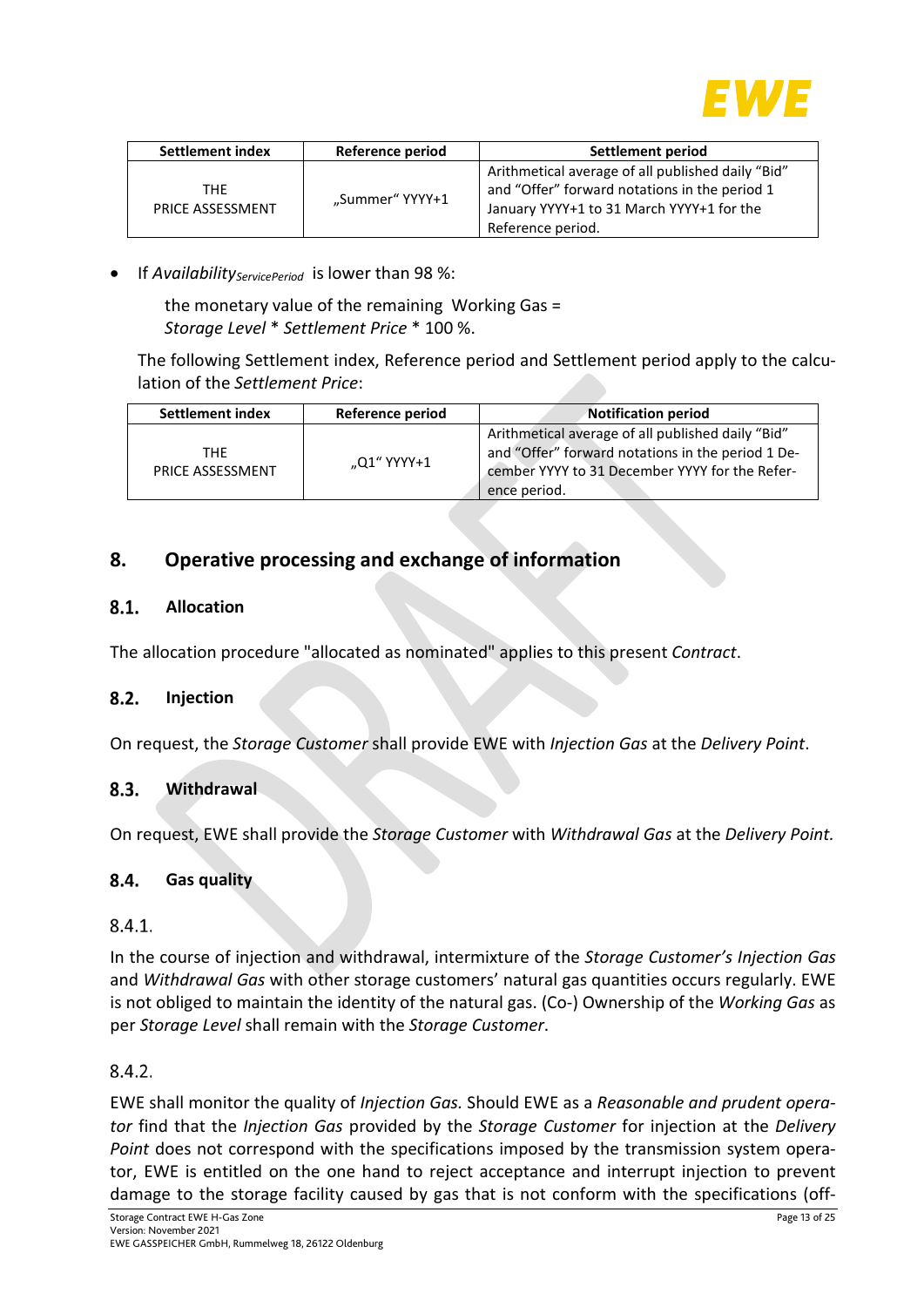

spec gas) and on the other hand to ensure that only such natural gas is injected that meets the required specifications of the transmission system operator on withdrawal. In this case, EWE shall immediately notify the *Storage Customer* thereof; the *Storage Customer* is obliged to cease the supply of *Injection Gas* at the *Delivery Point.*

8.4.3.

EWE shall monitor the quality of *Withdrawal Gas*. If EWE as a *Reasonable and prudent operator*  finds that the *Withdrawal Gas* requested by the *Storage Customer* at the *Delivery Point* does not correspond with the specifications required by the relevant transmission system operator (off-spec gas), EWE shall notify the *Storage Customer* immediately; EWE is obliged to cease the supply of *Withdrawal Gas* at the *Delivery Point*.

#### <span id="page-13-0"></span> $8.5.$ **Nomination and lead time**

The *Storage Customer* will nominate *Nominated Energy* via Edig@s in full kWh with no decimal numbers taking into consideration summer- (MESZ) and wintertime (MEZ). A nomination is submitted in 24 hourly values per *Gas Day*.

a) Lead times

The lead time for *Nominated Energy* for the *Storage Customer* is two *Hours* before the next full *Hour.*

b) Rejections of nominations or re-nominations

EWE is entitled to reject, or adjust 'pro rata', a nomination or renomination, and/or confirmation of the nomination or re-nomination, that breaches the terms of the present *Contract*. A nomination or re-nomination that does not correspond with the agreed data format, or that cannot be processed automatically, will be rejected as a whole.

If the *Storage Customer* communicates no *Nominated Energy* to EWE, the value "zero" shall apply as *Nominated Energy* for the *hour* in question.

#### <span id="page-13-1"></span> $8.6.$ **Over-/Underrun of the contractual storage capacities**

### <span id="page-13-2"></span> $8.6.1.$

In the case that the maximum *Working Gas Capacity* is exceeded*,* EWE is entitled to reject *Nominated Injection Energy*.

In the case of exceeding the maximum *Working Gas Capacity* by the *Storage Customer* the rules under No. [4.4](#page-10-2) apply.

## $8.6.2.$

In the case of underrun of the maximum *Working Gas Capacity* (= negative *Storage Level)* EWE is entitled to reject *Nominated Withdrawal Energy*.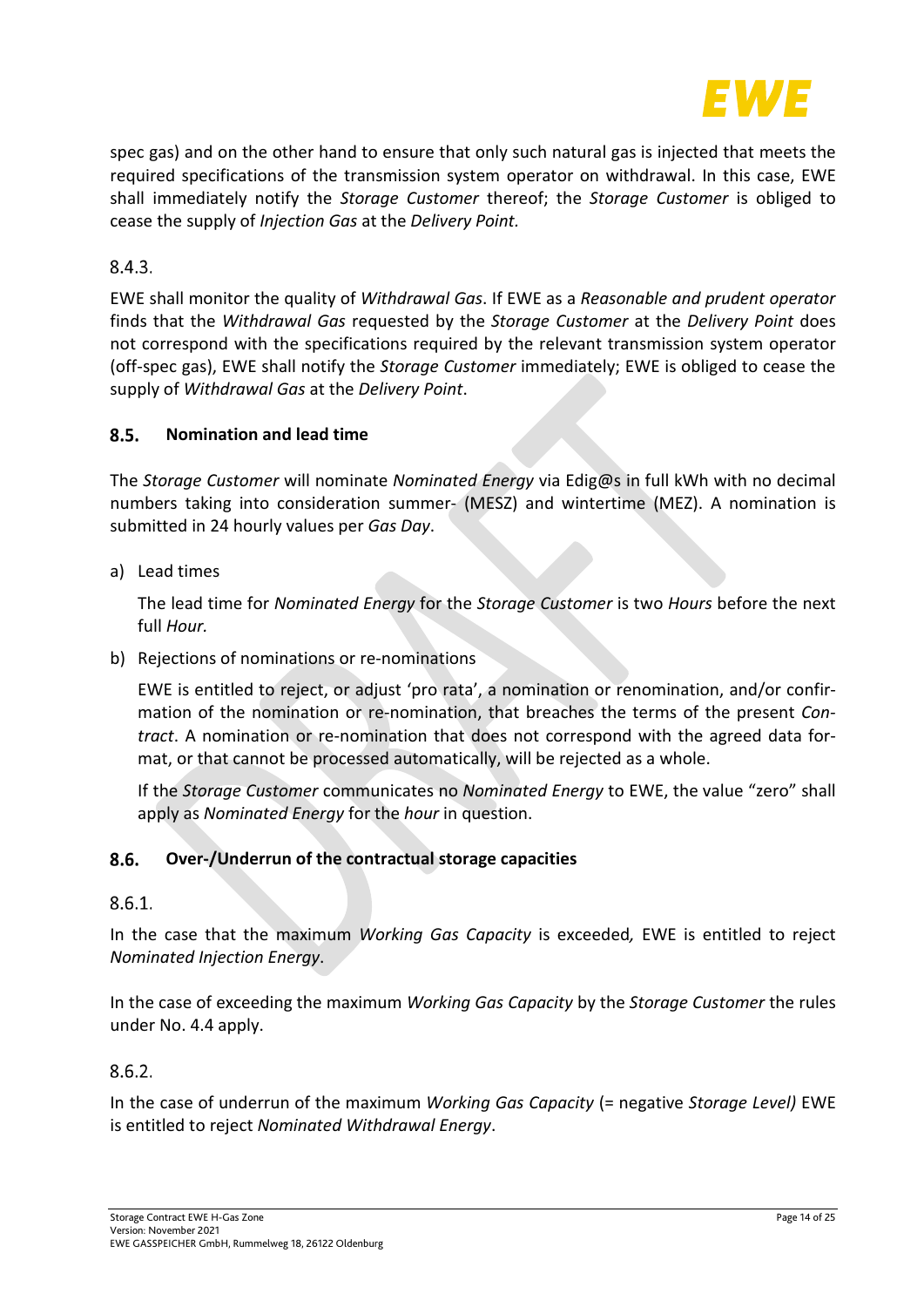

## $8.6.3.$

In the case of over- or underrun, the *Storage Customer* shall immediately take steps to ensure that the over-or underrun of the *Storage Level* is remedied by accepting *Withdrawal Gas* (in the case of overrun) or by providing *Injection Gas* (in the case of underrun) through *Nominated Energy*.

#### <span id="page-14-0"></span> $8.7.$ **Communication**

## 8.7.1. Basic provisions

The present *Contract* is subject to a regular review of its conformity with the generally accepted rules of technology, e.g. the DVGW rules relating to communication structures.

If, due to technical disturbances, one of the *Parties* is temporarily unable to use the communication structures installed, that *Party* shall immediately inform the other *Party* and take all reasonable measures to enable it to use the originally agreed communication structures.

## 8.7.2. Data formats and coding

The nominations between the *Parties* are exchanged in the DVGW standardised format for trade messages, NOMINT and NOMRES. The *Storage Customer* shall use the format NOMINT to declare natural gas with EWE at the *Delivery Point* during a defined period of time. To respond to the message sent by the *Storage Customer,* EWE shall use the message format NOMRES. All messages are exchanged according to the Coordinated Universal Time (UTC).

## 8.7.3. Exchange of information

Information exchanges take place via the following communication structures:

- ISDN-FTP
- MTS-Nom-Portal (Online nomination portal) (if ISDN-FTP not possible)
- E-Mail

The *Storage Customer* agrees to communicate to EWE in a timely manner the addresses, telephone numbers, email addresses, balancing group code, DVGW code, and shipper code, and any changes thereof and any other information, required for processing.

In cases of emergency, for example in the case of technical disturbances, and/ or technical transmission errors, documents may also be transmitted by email and/or facsimile. The *Parties*  shall provide each other with the names of their respective authorised contact persons for data transmission and for nominations, renominations, and confirmations.

## 8.7.4. Communication test

Prior to the exchange of nominations between the *Parties*, EWE shall carry out a communication test with the *Storage Customer*. In the communication test, EWE will test whether its communication requirements are met and whether the *Storage Customer* is able to transmit notices and messages concerning implementation to EWE and to receive such notices and messages from EWE and process them.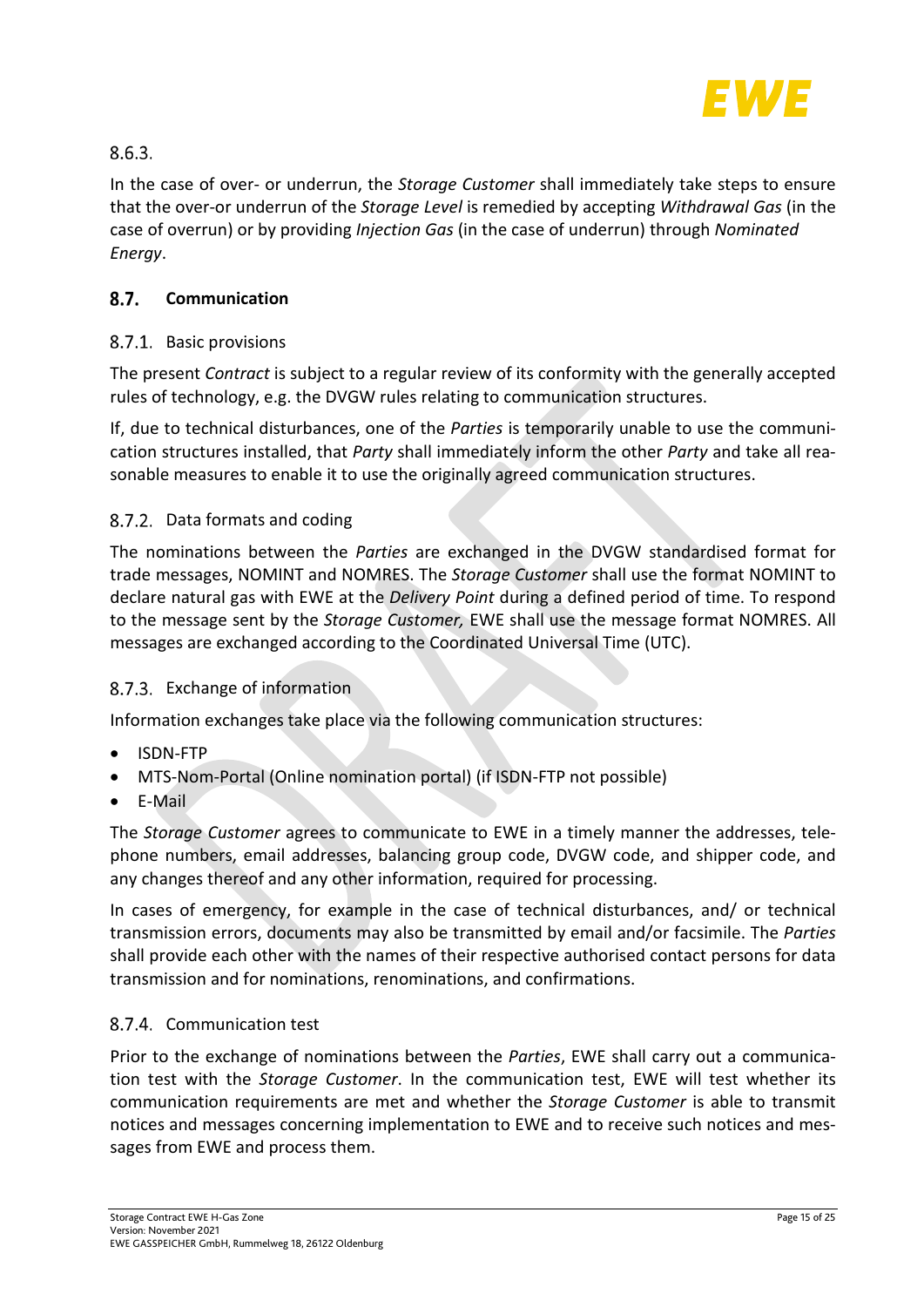

## 8.7.5. Edig@s designations

| Edig@s Version No.: | to be agreed              |
|---------------------|---------------------------|
| Power unit:         | kWh/h                     |
| Prefixes:           | Injection Gas = positive  |
|                     | Withdrawal Gas = negative |
| Contract name:      | to be agreed              |
| Shipper name:       | to be agreed              |

#### <span id="page-15-0"></span>8.8. **Matching procedure**

Matching takes place at the *Delivery Point.* For matching, the *Parties* shall use the rules of EASEE-gas CBP 2003-002-01 relating to the harmonisation of nomination and matching procedures.

#### <span id="page-15-1"></span> $8.9.$ **Market area compatibility**

The provisions made under No. [8](#page-12-0) must be compatible with the requirements of the transmission system operator. If the transmission system operators' requirements relating to the provisions made under No. [8](#page-12-0) change, the provisions made under No. [8](#page-12-0) must be changed accordingly. Correspondingly, EWE is entitled to change the provisions made under No. [8,](#page-12-0) observing an announcement period of 8 weeks, in order to accommodate changes in the transmission system operators' requirements.

## <span id="page-15-2"></span>**9. Pvariable in case of Reverse Flows**

Due to the storage facility's operation mode, and the use of the storage service by various storage customers, *Reverse Flows* may be possible. After the end of each month in the *Service Period,* EWE will calculate the usage-based fee *Pvariable* of all storage customers at the *Delivery Point*, taking into consideration *Reverse Flows* on a pro-rata basis (if applicable).

For the calculation of *Pvariable* in the case of *Reverse Flows*, the *Allocated Injection Energy* of the *Storage Customer* will be reduced on a pro rata basis according to the relation of the total sum of all physically injected gas quantities to the total sum of all storage customers' total gas quantities allocated for injection at the same *Delivery Point* on an hourly basis.

Invoicing shall be performed in accordance with No. [12.1.](#page-17-3)

## <span id="page-15-3"></span>**10. Delivery Point**

*Delivery Point* is the entry/ exit point "Zone UGS EWE H-Gas" (37Z000000007514V) between the EWE H-Gas Zone and the transport network of the adjacent transmission system operator Gastransport Nord GmbH at which EWE provides the *Storage Service* to the *Storage Customer*.

The *Storage Customer* is responsible for booking transport capacities with the respective transmission system operator.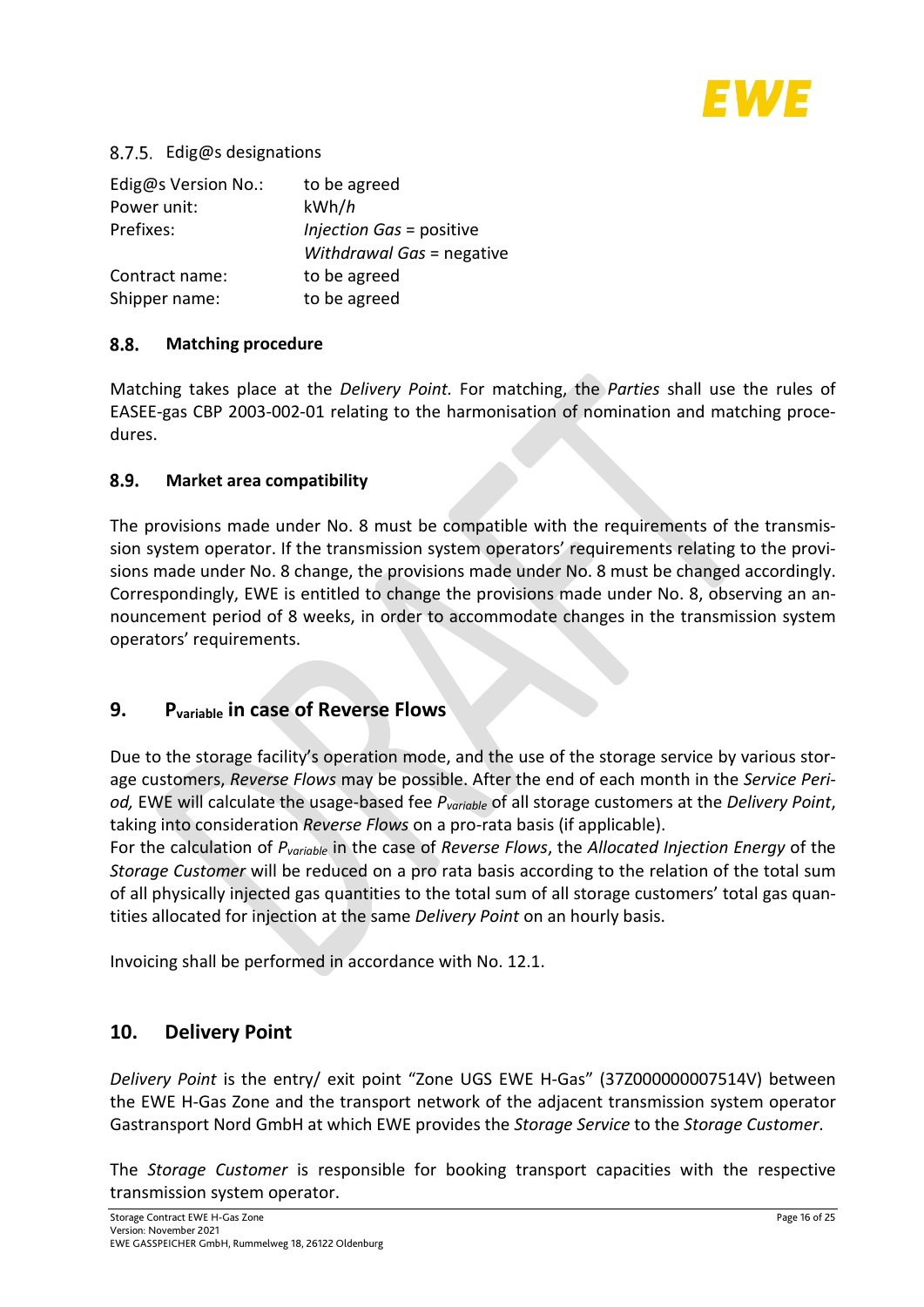

## <span id="page-16-0"></span>**11. Maintenance, restriction of contractual obligations**

## <span id="page-16-1"></span>**General**

EWE is entitled to temporarily restrict or suspend the *Storage Service* if necessary due to *Planned Maintenance* or *Extraordinary Maintenance* or due to hazards for persons and/ or technical systems.

To be informed immediately about *Planned* or *Extraordinary Maintenance*, please subscribe to the RSS Feed of the EWE H-Gas Zone on the website of EWE (https://b2b.ewegasspeicher.de/UnavailibilityReport/rss/37W000000000002O/).

### <span id="page-16-2"></span>**Planned Maintenance**

EWE shall plan and schedule *Planned Maintenance* for the *Service Period* and notify the *Storage Customer* of the period for *Planned Maintenance* (subject to change).

EWE shall preferably schedule *Planned Maintenance* for the time of the calendar months April to August, and shall endeavour to bundle the measures in such a manner that the annual measures do not exceed eight (8) *Gas Days*.

The *Storage Customer* will be informed in due time, if measures should be planned.

## <span id="page-16-3"></span>**Extraordinary Maintenance**

If required by the TÜV, mining authority (Bergamt), or any other responsible authorities, for reasons of technical safety or legal reasons, EWE shall temporarily restrict or suspend the *Storage Service*. The same shall apply if the transmission system operator demands a downtime at the *Delivery Point* for safety, technical, or legal reasons. Additional measures arising during the *Service Period* due to amendments of existing, or the adoption of new laws, regulations or directives, may lead to additional restrictions during which the *Storage Service* is not fully or only partly available for the *Storage Customer*. All measures mentioned herein-above shall be deemed *Extraordinary Maintenance.* EWE shall inform the *Storage Customer* about the times for *Extraordinary Maintenance* as early as possible, accordingly.

In the event that the *Storage Service* is not available for more than 144 *Hours* due to *Extraordinary Maintenance*, the *Storage Fee* shall be reduced pro rata temporis for any additional *Hours*  of non-availability (e.g. for 150 *Hours* of non-availability during the *Service Period* the *Storage Fee* shall be reduced pro rata temporis by 6 *Hours* relating to the *Maximum Available Hours* of the *Service Period* after deduction of the interruptions referred to in No. [6.2\)](#page-11-0).

### <span id="page-16-4"></span>**Hazards for persons and/or technical systems and equipment**

Furthermore, EWE is entitled to temporarily restrict or suspend the *Storage Service* if necessary due to hazards for persons and/or technical systems and equipment, without constituting a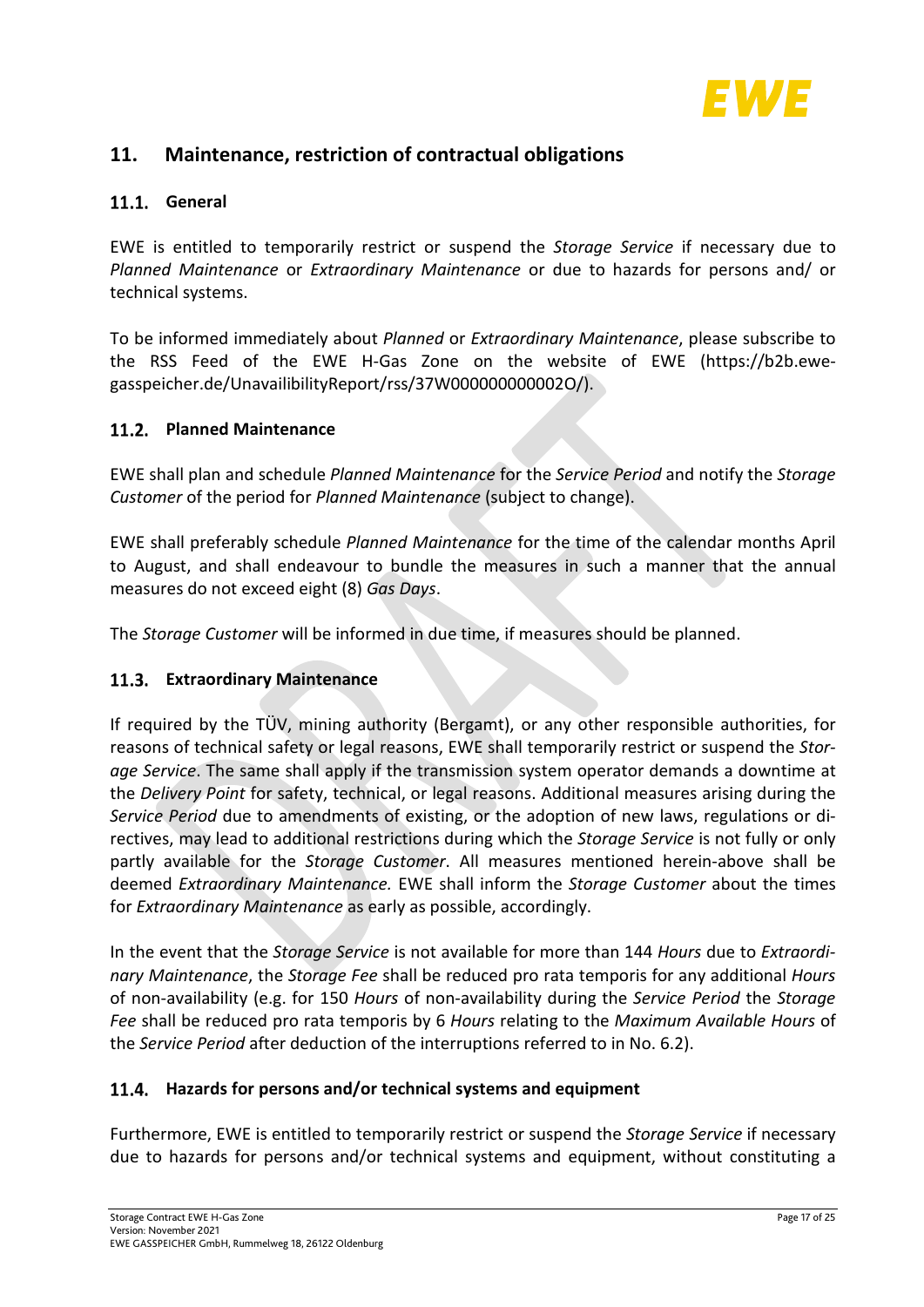

case of *Planned Maintenance*. EWE shall inform the *Storage Customer* accordingly as promptly as possible, except in cases of imminent danger.

## <span id="page-17-0"></span>**Deviations from the permitted Nominated Energy**

If, in the cases of Nos. [11.1](#page-16-1) to [11.4](#page-16-4) herein-above, the *Storage Service* is not or only partly available the *Storage Customer* is entitled, contrary to No. [3,](#page-9-1) only to nominate *Nominated Withdrawal* or *Nominated Injection Energy* that ranges within the restrictions of the *Storage Service* notified by EWE.

### <span id="page-17-1"></span>**Term and scope of restrictions**

EWE shall endeavour within its operational possibilities to restrict the duration and the scope of restrictions under Nos. [11.1](#page-16-1) to [11.4](#page-16-4) to the necessary extent and thus minimise restrictions of the *Storage Service*. EWE shall inform the *Storage Customer* as early as possible.

## <span id="page-17-2"></span>**12. Invoicing and payment**

### <span id="page-17-3"></span>12.1. Monthly invoicing

By the eighth working day of the *Month M* the *Storage Customer* shall receive an invoice from EWE that contains

- a) the monthly instalment of the *Storage Fee* under No. [4.1](#page-9-3) for the *Storage Service* to be performed in the *Month* M, and
- b) the usage-based fee *Pvariable* under No. [4.2,](#page-10-0) taking into account *Reverse Flows* according to No. [9,](#page-15-2) for the *Month* M-1, and
- c) the usage-based fee *Pinterruptible capacity* for the usage of *Injection Capacityinterruptible* and / or *Withdrawal Capacityinterruptible* under No[. 4.3](#page-10-1) for the *Month* M-1, and
- d) the fee for exceeding the maximum *Working Gas Capacity* under No[.4.4.](#page-10-2)

### <span id="page-17-4"></span>**Invoicing at the end of the Service Period**

By the eighth working day from the end of the *Service Period* the *Storage Customer* shall receive from EWE any credit notes (e.g. *Availability<sub>ServicePeriod*) and invoices, if so determined, for</sub> the expired *Service Period*.

### <span id="page-17-5"></span>12.3. Processing

The invoices shall be sent to the *Storage Customer* by email.

The *Storage Customer* shall pay the invoices so that the amount to be transferred is credited for EWE's benefit to the account designated by EWE on the date of the fifteenth working day of the month M of invoicing.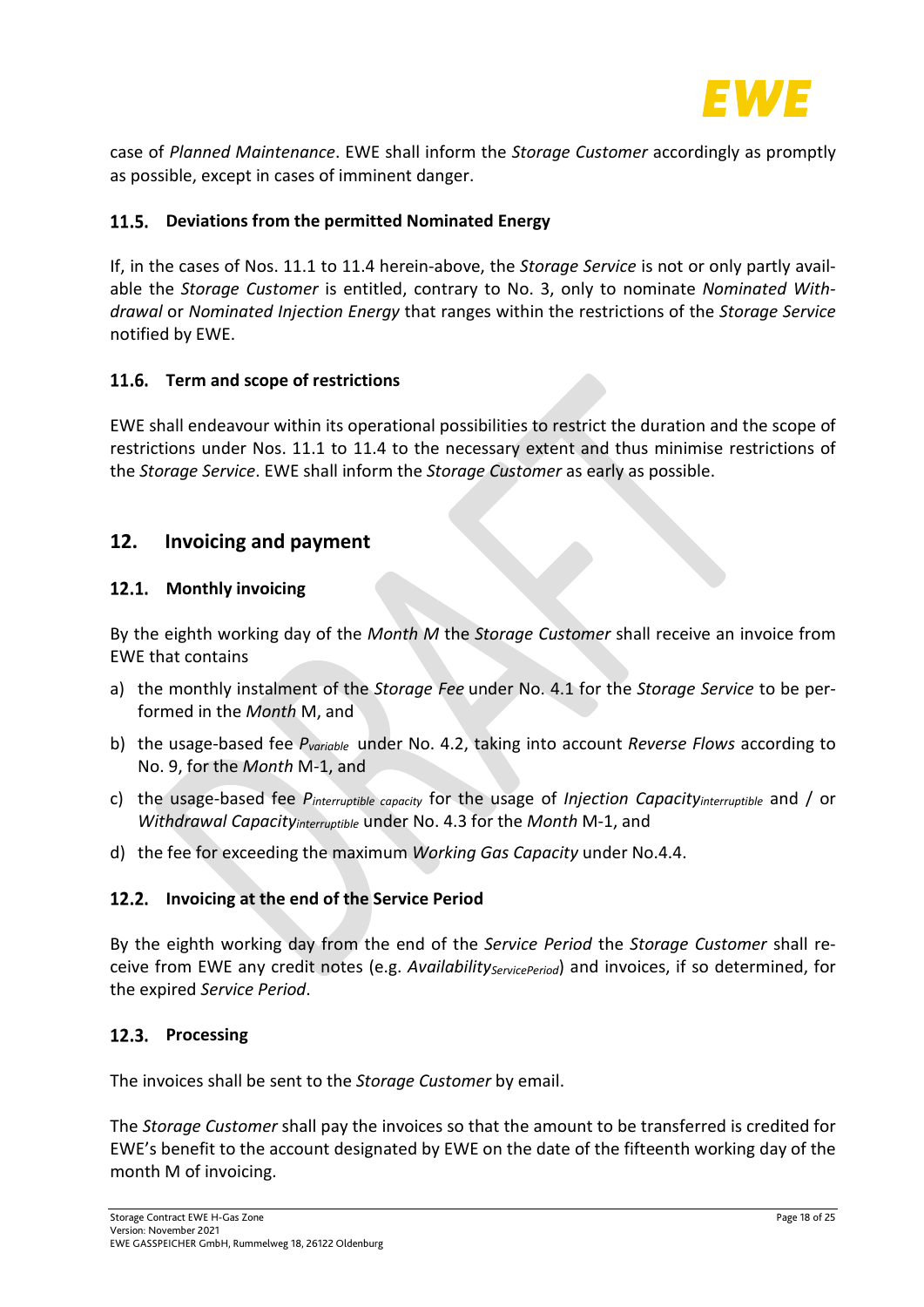

The amounts payable by the *Storage Customer* to EWE shall be transferred to the following account:

Oldenburgische Landesbank AG IBAN: DE33 2802 0050 1449 8018 00 SWIFT-BIC: OLBO DE H2 XXX

If a payment is not made at the due date EWE is entitled to charge interest according to Sect. 288 II BGB (German Civil Code). EWE's additional claims based on late payment shall not be affected. In particular, EWE is entitled to terminate the *Contract* with immediate effect if the *Storage Customer* fails to fully or partly pay the amount invoiced by EWE despite having received a reminder/warning notice setting a reasonable time-period for payment.

All invoices under the present *Contract* shall be issued by EWE – regardless of which *Party* is the creditor – and transmitted to the *Storage Customer*. The invoices shall contain all information that is justifiably necessary to enable the *Storage Customer* to verify the accuracy of the invoice.

Objections against the accuracy of an invoice shall be raised immediately, in any case no later than four weeks from receipt of the invoice. Objections relating to defects that cannot be discovered by the *Storage Customer* through no fault of his own, may be raised after the end of the time limit set herein-above immediately upon the *Storage Customer* gaining knowledge of the cause for objection.

Objections against invoices*,* except in the case of obvious errors (e.g. errors in calculation), do not entitle the *Storage Customer* to suspend, reduce, or refuse, payment. If such objections are justified they shall merely create a right of refund.

The *Storage Customer* may set off – whatever the legal cause - EWE's receivables arising under the present *Contract* with his own rights, or claim a retention right, only if and inasmuch as his claims are undisputed or res judicata.

The place of performance for payments shall be EWE's registered offices.

## <span id="page-18-0"></span>**Taxes**

All fees charged under the present *Contract* are net fees in addition to which value-added tax, if applicable, is charged at the applicable tax rate which shall be borne by the *Storage Customer*. The same applies to any energy tax levied.

An invoice shall be paid by the *Storage Customer* in such a manner that EWE will have the money at its free disposal.

## <span id="page-18-1"></span>**13. Interruption of Services in case of breach of Contract**

EWE is entitled to suspend the *Storage Service* at the *Delivery Point* if the *Storage Customer*  breaches the present *Contract* through his fault to a not insignificant degree. This shall be the case particularly if a payment obligation is not fulfilled despite a reminder/ warning notice.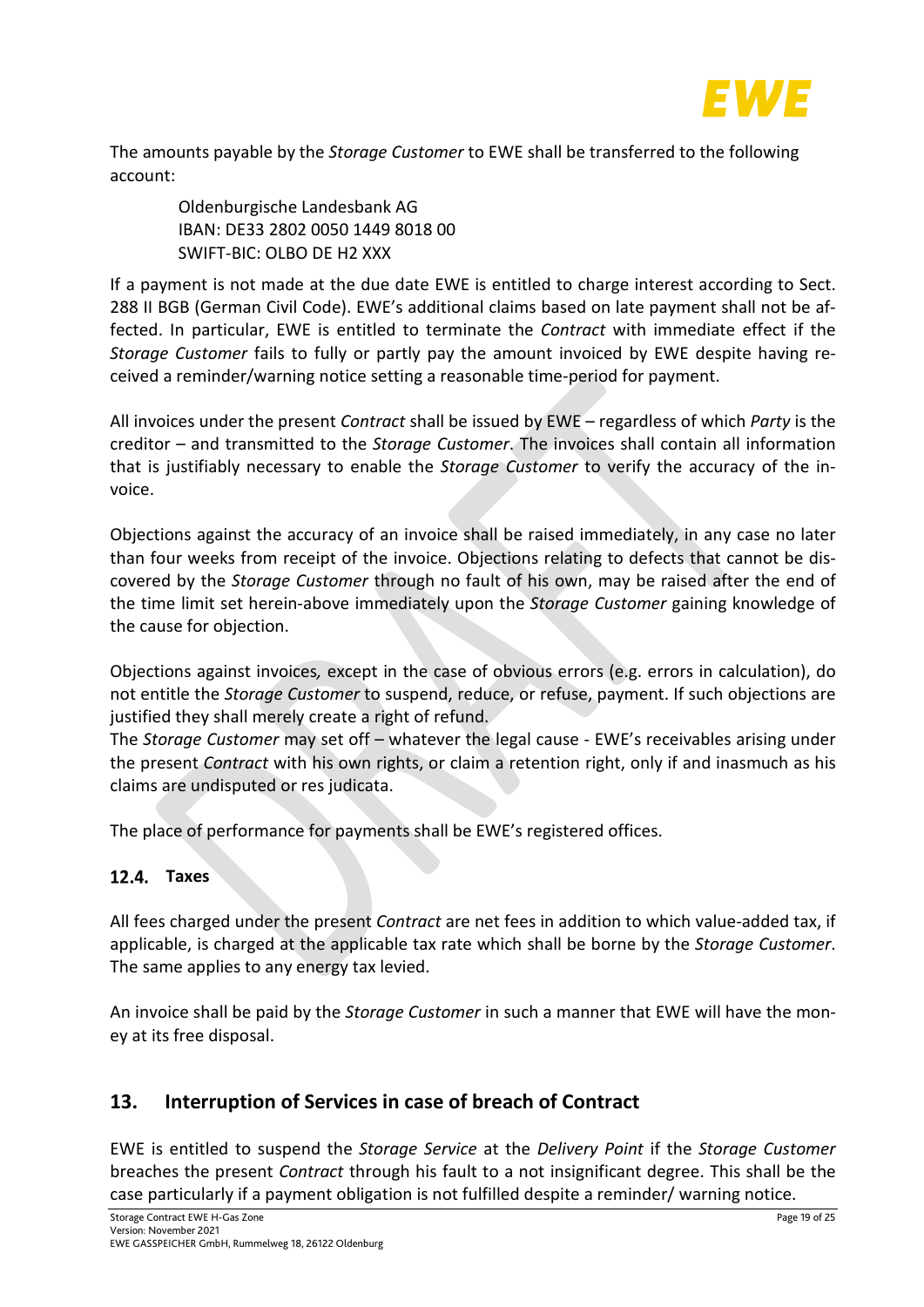

The afore-said shall however not apply if the consequences of suspension are out of proportion to the gravity of the breach, or if the *Storage Customer* demonstrates in a suitable manner that there is sufficient prospect of the fulfilment of his obligations or if the *Storage Customer* raises justified objections against an invoice issued by EWE. Together with the reminder/ warning notice, EWE may threaten to suspend the provision of *Storage Services* unless out of proportion to the gravity of the breach.

The *Storage Customer* shall be warned at least one week in advance, stating the reasons, of the suspension of the provision of the *Storage Service* at the *Delivery Point.*

EWE shall immediately recommence the provision of the *Storage Service* at the *Delivery Point*  as soon as the reasons for suspension cease to apply. The *Storage Customer* shall compensate EWE for any damage caused by justified suspension.

## <span id="page-19-0"></span>**14. Force Majeure**

If one of the *Parties* is unable to perform its contractual obligations through *Force Majeure* it shall be released from its contractual obligations to the extent, and for the time, that the *Force Majeure* presents an obstacle to performance; this shall not apply in the case of being prevented from meeting a payment obligation. The other *Party* is released from its counterperformance obligations if and inasmuch as the *Party* is prevented from fulfilling its contractual obligations as a result of *Force Majeure*.

*Force Majeure* is an external extraordinary occurrence that impacts performance from the outside, that is unforeseeable, and that cannot be prevented, or prevented in a timely manner, despite applying reasonable care and prudence and reasonable technical and economic means. It includes, for example, natural events, natural disasters, war, explosions, fire, terrorist attacks, strikes, and lockouts, provisions of law, or government, court, or official, measures, regardless of their lawfulness.

The *Party* affected shall inform the other *Party* immediately of the reasons and the prospective duration – provided such information is available – of the *Force Majeure* event. It shall endeavour with all reasonable technical and economic means to restore the conditions required for meeting its contractual obligations as rapidly as possible.

If, as a result of an event of *Force Majeure,* one of the *Parties* is prevented from, or substantially impaired in, the performance of its contractual obligations for a period of six successive months from the beginning of the *Force Majeure* event, each of the *Parties* is entitled to terminate the *Contract.* Termination shall become effective on the date of receipt of the written notice of termination.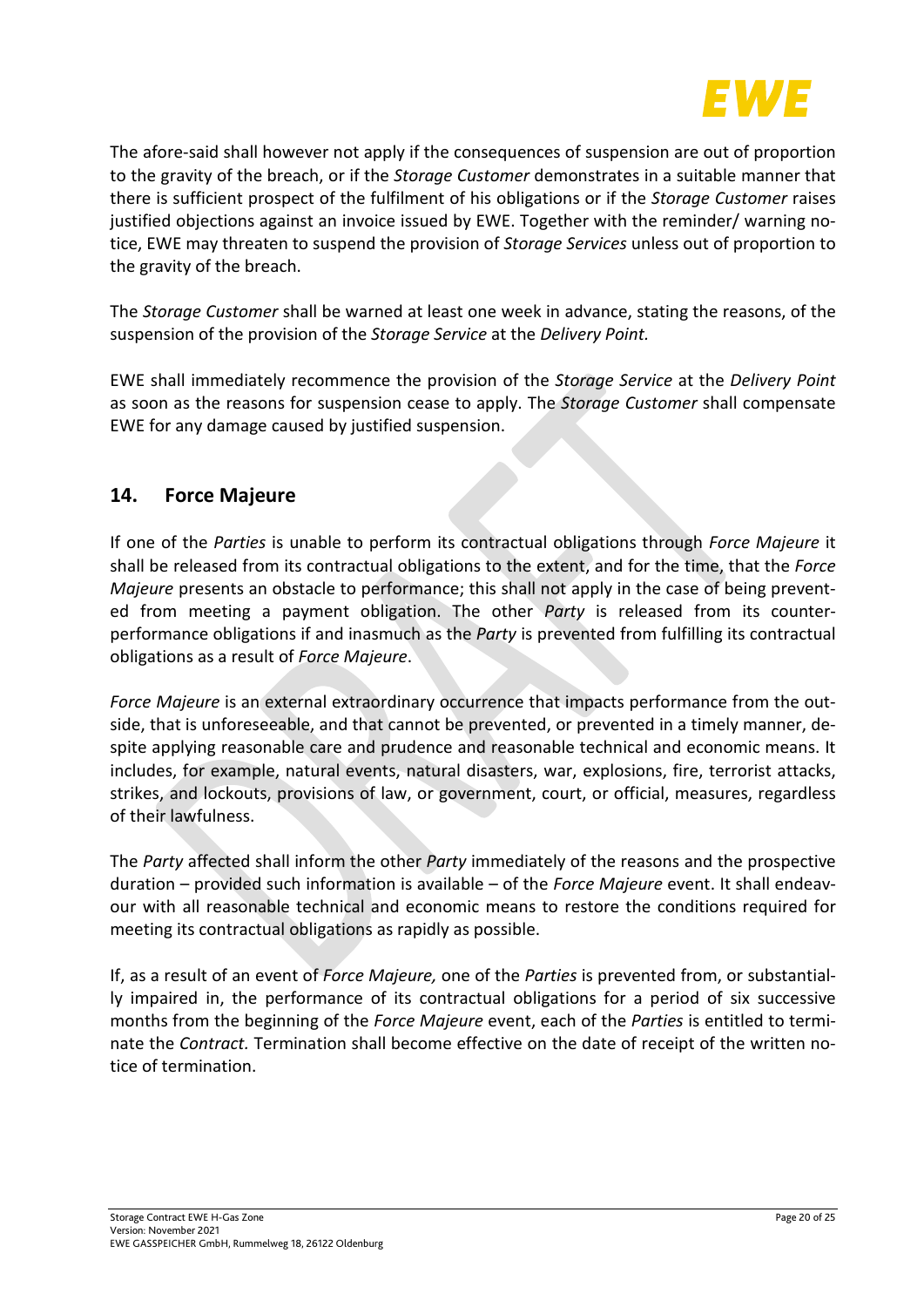

## <span id="page-20-0"></span>**15. Liability**

The *Parties* shall be liable for damage from injuries to life, health, or the body, provided they are caused by the *Party* itself, or by its statutory representatives, auxiliary or vicarious persons.

Otherwise, the *Parties* shall be liable only if the damage is caused wilfully or through gross negligence by the *Party* itself, its statutory representatives, or its auxiliary or vicarious agents. In the case of slight negligence, the *Parties* shall be liable only in the case of breaches of essential contractual obligations (cardinal obligations). In this case, liability is limited to the damage that is typical for this type of contract and that is foreseeable at the time of the conclusion of the contract. Essential contractual obligations (cardinal obligations) for the purpose of the present *Contract* means obligations that if breached put the purpose of the contract at risk because one of the *Parties* is thereby divested of rights or because rights are limited that *Party* is granted by other *Party* specifically on account of the contents and the purpose of the contract. EWE's liability for indirect damage, e.g. for lost profits, losses in production, or for any other indirect damage, is excluded.

The terms set forth hereinabove shall apply also to the benefit of the statutory representatives, employees, and workers, and the auxiliary and vicarious persons of the *Parties*.

Liability under the mandatory provisions of the German Liability Act, and under other mandatory liability regulations, shall not be affected.

Each *Party* shall notify the other *Party,* respectively, of any damage and shall fulfil its obligation to minimise damage.

## <span id="page-20-1"></span>**16. Secondary marketing**

The *Storage Customer* shall be entitled to allow third parties to use the *Storage Service*. In this case, the *Storage Customer* shall nevertheless continue to be EWE's contracting partner and shall continue to be obliged to fulfil the obligations resulting from the *Contract*, in particular the payment of fees, the furnishing of securities, and the operative management of the *Contract*.

The *Storage Customer* informs EWE in due time and in written form about the transfer of the *Storage Service* to a third party, providing the name and the contact data of the third party as well as the transfer period of the *Storage Service*.

## <span id="page-20-2"></span>**17. Assignment of rights and obligations**

Each of the *Parties* is entitled to fully assign its rights and obligations created under the present *Contract* to third parties. Such assignment is permitted solely subject to the express prior consent of the other *Party*. Such consent may be withheld only if the third party offers no secure guarantee for the performance of the present *Contract*.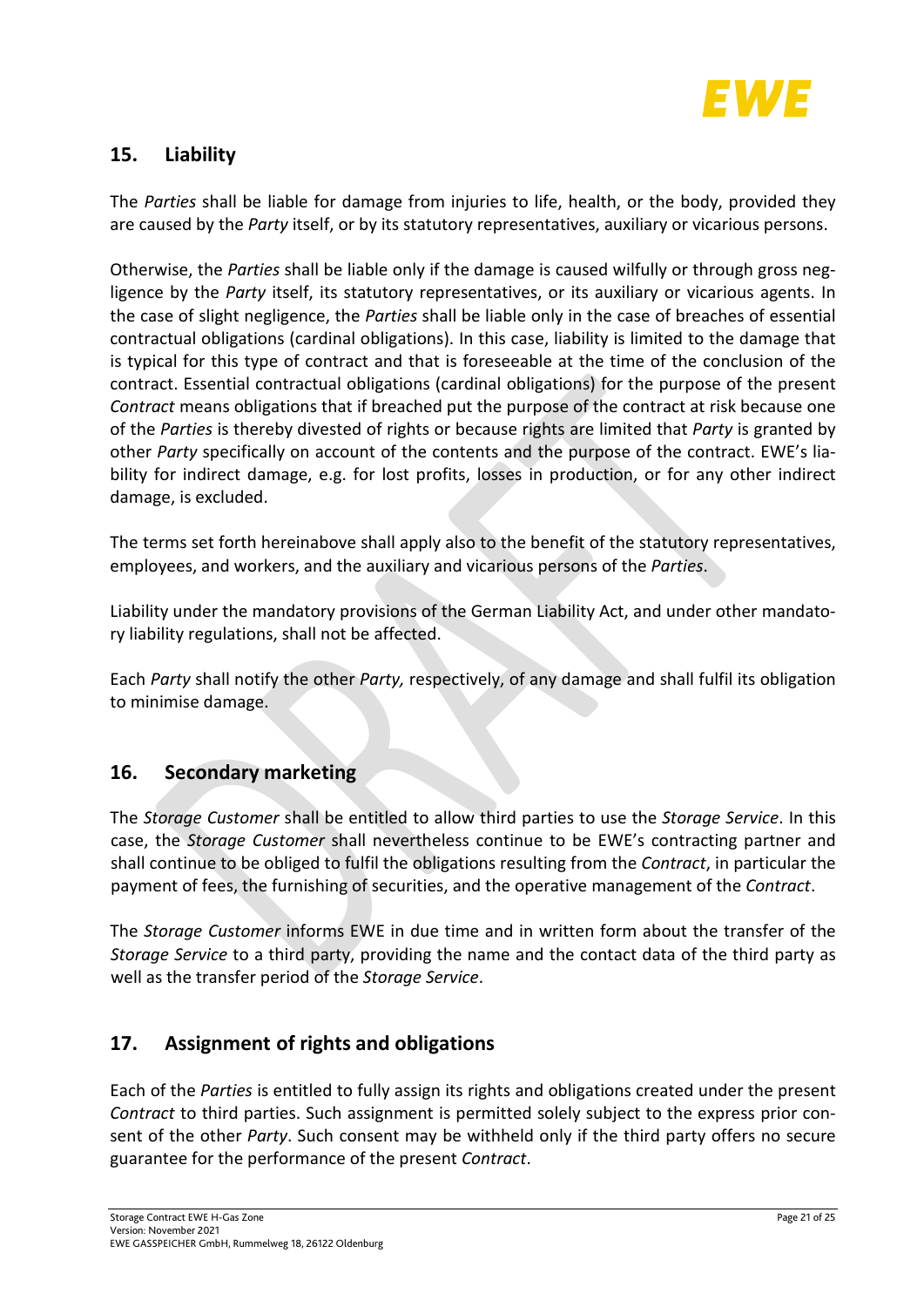

Such consent shall be granted if the rights and obligations are to be transferred to an *Associated Company* as defined under Sections 15 et seq. of the German Stock Corporation Act and if this company provides a secure guarantee for the performance of the *Contract*.

In the case of a fully assignment of all rights and obligations under this *Contract* to third parties, a transmission fee in the amount of XX EUR per assignment will be charged.

## <span id="page-21-0"></span>**18. Transfer of Working Gas**

The *Storage Customer* is entitled to transfer (transferring storage customer) *Working Gas* to another storage customer and/ or to receive (receiving storage customer) *Working Gas* from another storage customer of the EWE H-Gas Zone.

If the *Storage Customer* intends to transfer *Working Gas* to another storage customer, the *Transferring Storage Customer* has to ensure that the *Working Gas* to be transferred is available in the *Storage Level*. For a planned reception of *Working Gas* from another storage customer, the *Receiving Storage Customer* has to ensure sufficient free *Working Gas Capacity* in the *Storage Level*. An overrun and/ or underrun of the *Storage Level* according to No. [8.6](#page-13-1) is not allowed.

The *Storage Customer* has to inform EWE in due time about the planned transfer of *Working Gas*. For a binding transfer of *Working Gas*, a trilateral agreement between the *Transferring Storage Customer* and the *Receiving Storage Customer* and EWE has to be signed.

The effective date of a transfer of *Working Gas* can be every *Gas Day* (06:00 h) within the contract period. On the effective date the *Storage Level* of the *Transferring Storage Customer* will be reduced and the *Storage Level* of the *Receiving Storage Customer* will be increased by the agreed amount of *Working Gas*.

The fee for a transfer of *Working Gas* is XX EUR which has to be paid by the *Transferring Storage Customer.* No *Pvariable* arises for the *Receiving Storage Customer* due to a transfer according to No. [4.2.](#page-10-0)

## <span id="page-21-1"></span>**19. Severability clause**

In the event that the provisions of the present *Contract* are or become partly or fully invalid or impracticable, or subsequently lose their validity or practicability, the validity of the remaining provisions of the *Contract* shall not be affected. The invalid or impracticable provisions shall be deemed replaced by provisions that come as close as possible to the intention of the *Parties,* or the intention the *Parties* would have had they considered this point in terms of the validity and practicability at the time of conclusion of the *Contract*. The same shall apply in the case of a lacuna in the *Contract*.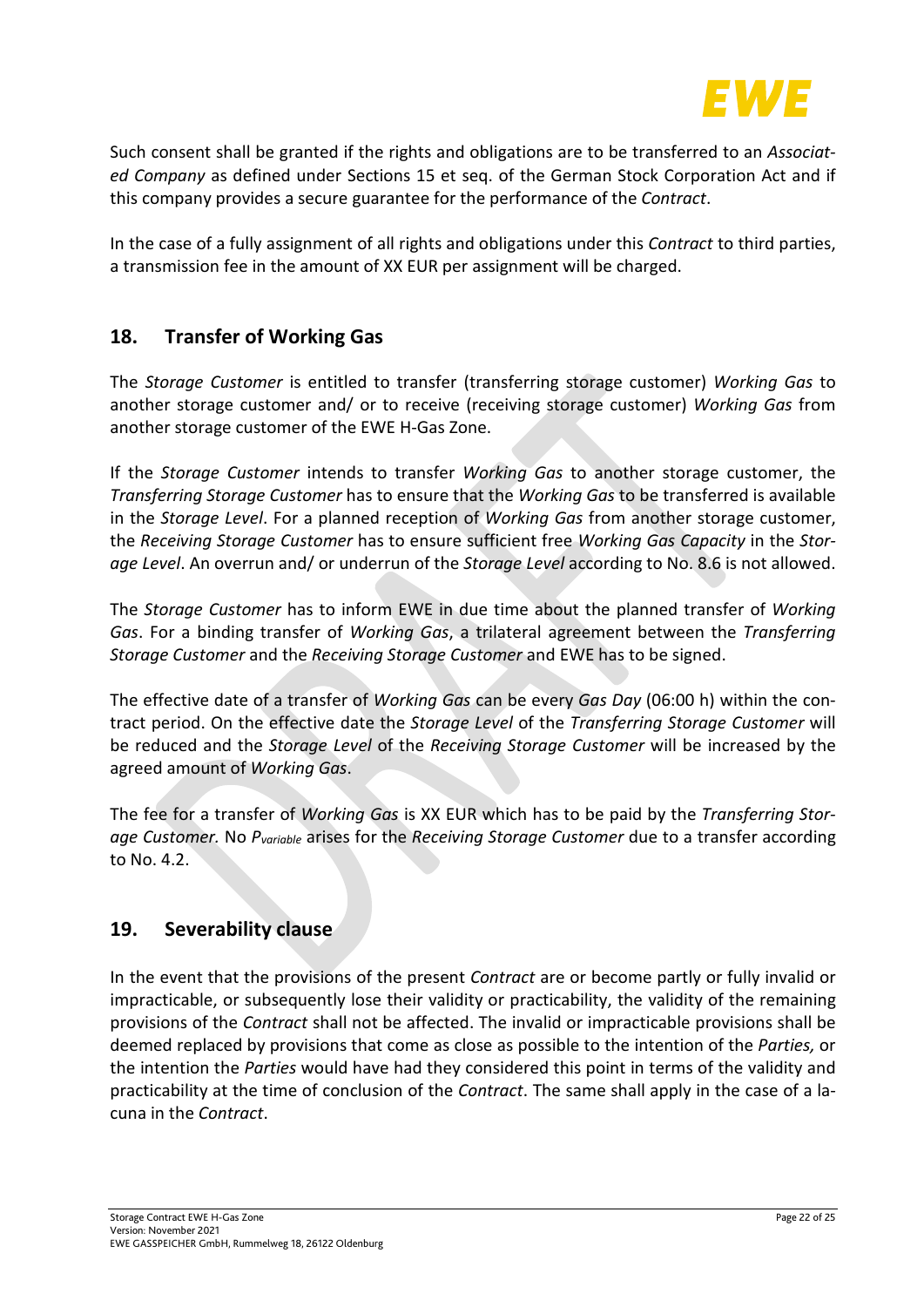

## <span id="page-22-0"></span>**20. Written form**

Amendments of, additions to and the cancellation, of the present *Contract* shall be effective only if in writing. The same shall apply to the amendments of, additions to and the cancellation of the present clause requiring the written form.

## <span id="page-22-1"></span>**21. Applicable law and arbitration tribunal**

The present *Contract,* its implementation, and interpretation, are governed by the laws of the Federal Republic of Germany.

The application of the uniform law governing the international purchase of movable objects and the law governing the conclusion of international purchase contracts for movable objects is excluded.

The *Parties* shall use their best endeavours to settle all disputes arising under the present *Contract* in relation to its validity or in connection with the *Contract,* amicably.

Disputes arising under the present *Contract* that cannot be settled amicably as provided hereinabove, shall be decided by an arbitration tribunal under the Arbitration Rules of the German Arbitration Institute (Schiedsgerichtsordnung der Deutschen Institution für Schiedsgerichtsbarkeit e.V.), excluding recourse to the ordinary courts.

The arbitration tribunal shall be composed of three members. One of the members shall chair the tribunal as chairman. The chairman must be qualified to hold judicial office. The Arbitration Tribunal is created by appointment of one of the arbitrators by the prosecuting *Party*, stating the subject matter of the dispute and inviting the other *Party* to appoint the other arbitrator, and by the appointed arbitrators electing the chairman. If one of the *Parties* fails to respond to the invitation to appoint an arbitrator within four weeks, the inviting *Party* may request the President of the Higher Regional Court (Oberlandesgericht) of Oldenburg to propose an arbitrator; the proposal is binding upon the *Parties.* If the arbitrators fail to elect the chairman within four weeks, the President of the Higher Regional Court of Oldenburg shall be requested to propose a chairman; the proposal is binding upon the *Parties.*

The place of arbitration is Oldenburg, the responsible court as defined under Sect. 1062 (I) German Code of Civil Procedure (ZPO) is the Higher Regional Court of Oldenburg. Otherwise, the statutory provisions relating to arbitration proceedings shall apply.

## <span id="page-22-2"></span>**22. Term**

The present *Contract* is effectively entered into and concluded between the *Parties* by signing and it ends 1 April YYYY+1, 06:00 h.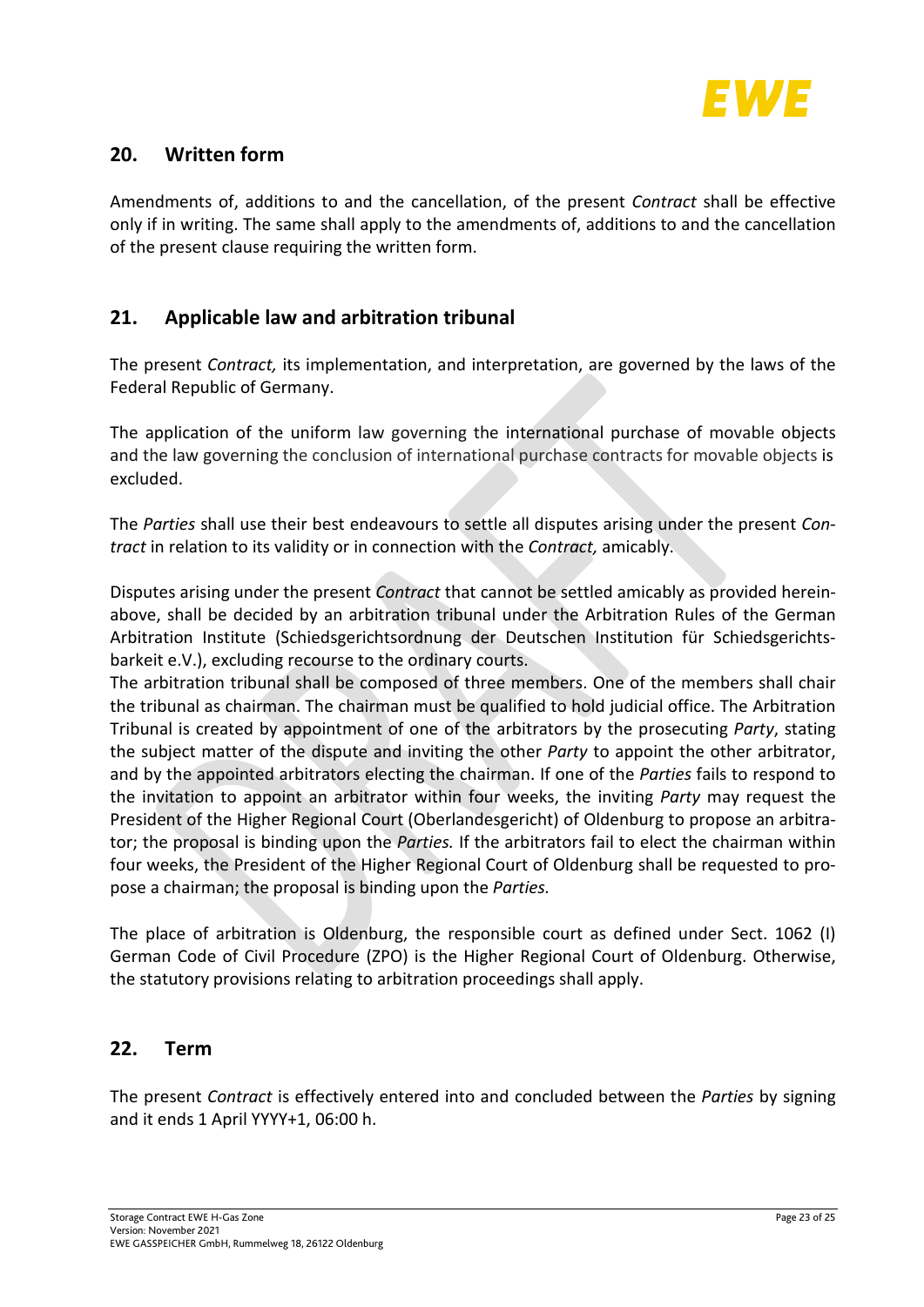

In the event that after the end of the *Service Period* obligations that are relevant to the present *Contract* still continue to be effective, the *Parties* shall fulfil them after the end of the present *Contract*.

## <span id="page-23-0"></span>**23. Confidentiality**

The *Parties* agree to treat the contents of the present *Contract* and all information received in connection with the implementation of the *Contract* confidentially and not make them accessible to any third party, unless required for due and proper implementation, including the approval of the *Contract* by the *Parties'* supervisory boards, or in connection with financing transactions, and in connection with negotiations about the acquisition of an interest in one of the *Parties* with serious prospective buyers*.* If information is passed on, such disclosure shall be limited to the extent required to achieve the aforementioned exceptions and said third parties shall commit themselves to maintain the confidentiality of the information received. Each of the *Parties* is entitled to pass on confidential information if it is obliged to do so on the grounds of statutory obligations and official or judicial disclosure orders. Information may be disclosed only to the extent specified in the order and under the condition that the information is marked as confidential. The obligation to maintain confidentiality shall be effective for a period of three years from the end of the present *Contract*.

## <span id="page-23-1"></span>**24. Contact data**

Operational: 24/7 storage dispatching

| Telephone: | +49 (0) 441 36156-203       |
|------------|-----------------------------|
| Fax:       | +49 (0) 441 36156-349       |
| E-Mail:    | dispatching-gas@ewe-netz.de |

Contractual: EWE GASSPEICHER GmbH

| Telephone: | +49 (0) 441 35010-0       |
|------------|---------------------------|
| Fax:       | +49 (0) 441 35010-109/209 |
| E-Mail:    | speicher@ewe.de           |

Operational: [Storage Customer]

Telephone: Fax: E-Mail: